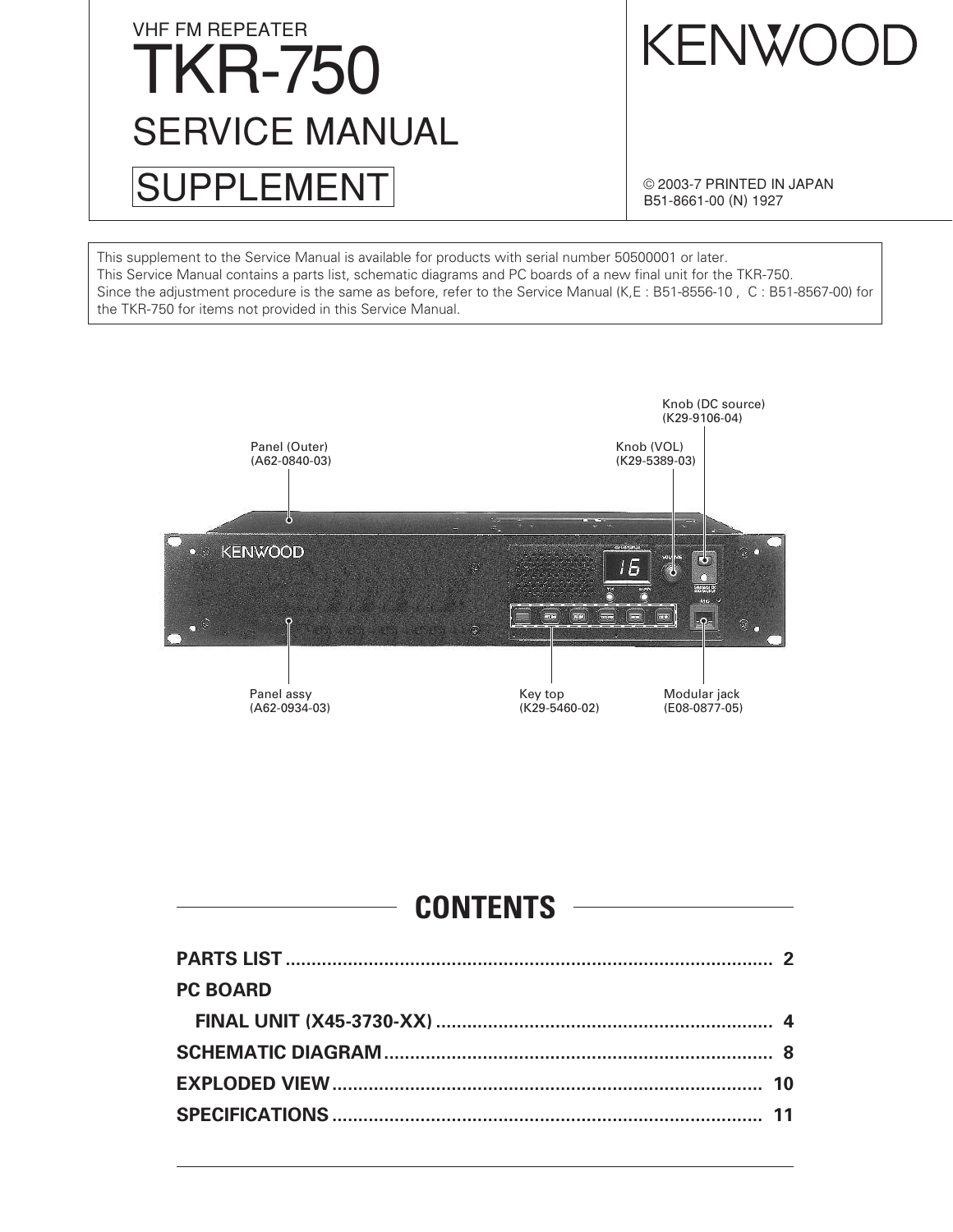## **PARTS LIST**

- **L** : Scandinavia **K** : USA **P** : Canada **Y** : PX (Far East, Hawaii) **T** : England **E** : Europe
- **Y** : AAFES (Europe)
- **C** : China

**TKR-750 (Y54-318X-XX)** Teile ohne **Parts No.** werden nicht geliefert.

TKR-750

Parts without **Parts No.** are not supplied.

 **\*** New Parts.  $\triangle$  indicates safety critical components.

Les articles non mentionnes dans le **Parts No.** ne sont pas fournis.

| <b>FINAL UNIT (X45-3730-XX)</b> |
|---------------------------------|
|---------------------------------|

| C140<br>CHIP C<br>10PF<br>D<br>CC73FCH1H100D<br><b>TKR-750</b><br>C142<br>CC73FCH1H020C<br>CHIP C<br>2.0PF<br>C<br>EARTH SPRING (FINAL FET)<br>C143<br>CHIP C<br>33PF<br>G02-0894-04<br>CC73FCH1H330J<br>J.<br>C160<br>CHIP C<br>CM73F2H102J<br>1000PF<br>J<br>∗<br>J21-8467-04<br>HARDWARE FIXTURE (DRIVE FET)<br>C161.162<br>CM73F2H270J<br>CHIP C<br>27PF<br>J<br>C163<br>C93-0570-05<br>CHIP C<br>68PF<br>500WV<br>C164<br>CM73F2H820J<br>CHIP C<br>82PF<br>J.<br><b>FINAL UNIT (X45-3730-XX)</b><br>$-10$ : K,E,C $-11$ : K2,C2<br>CHIP C<br>К<br>C1,2<br>CK73GB1H102K<br>1000PF<br>CN <sub>1</sub><br>PIN SOCKET<br>E04-0154-05<br>C3<br><b>ELECTRO</b><br>CN <sub>3</sub><br>C90-2146-05<br>100UF<br>25WV<br>E40-5632-05<br><b>PIN ASSY</b><br>C7<br>CHIP C<br>1000PF<br>CN4<br><b>PIN ASSY</b><br>CK73GB1H102K<br>К<br>E40-3246-05<br>C9,10<br>CHIP C<br>CN <sub>5</sub><br><b>PIN ASSY</b><br>CK73GB1H102K<br>1000PF<br>Κ<br>E40-5703-05<br>CHIP C<br>47PF<br>CN6-8<br>C11<br>CC73GCH1H470J<br>J<br>E23-0462-05<br>TERMINAL<br><b>FUSE</b><br>C12<br>CK73GB1H102K<br>CHIP C<br>1000PF<br>К<br>F1<br>F53-0217-05<br>C13<br>CK73FB1E104K<br>CHIP C<br>0.10UF<br>Κ<br>CHIP C<br>К<br>C14,15<br>CK73GB1H102K<br>1000PF<br>CN51,52<br>J13-0071-05<br><b>FUSE HOLDER</b><br>C16<br>CHIP C<br>CK73FB1H102K<br>1000PF<br>Κ<br>CHIP C<br>C <sub>19</sub><br>C93-0603-05<br>1000PF<br>500WV<br>L2<br>SMALL FIXED INDUCTOR (47NH)<br>L40-4775-34<br>L3<br>L40-6875-34<br>SMALL FIXED INDUCTOR (68NH)<br>C21<br>C93-0564-05<br>CHIP C<br>22PF<br>500WV<br>L4,5<br>L34-4518-05<br>AIR-CORE COIL<br>C22<br>AIR-CORE COIL<br>C93-0568-05<br>CHIP C<br>47PF<br>500WV<br>L6<br>L34-4520-05<br>C27<br>CHIP C<br>L7<br>CK73FB1H102K<br>1000PF<br>K<br>L34-4523-05<br>AIR-CORE COIL<br>C28<br>CK73GB1H102K<br>CHIP C<br>1000PF<br>Κ<br>CHIP C<br>K2,C2<br>C29<br>C93-0603-05<br>1000PF<br>500WV<br>L8<br>L34-4517-05<br>AIR-CORE COIL<br>L8<br>K,E,C<br>L34-4518-05<br>AIR-CORE COIL<br>$L9-11$<br>L34-4520-05<br>C30<br>C93-0573-05<br>CHIP C<br>120PF<br>500WV<br>AIR-CORE COIL<br>C31<br>CHIP C<br>27PF<br>L12<br>L34-4523-05<br>C93-0565-05<br>500WV<br>AIR-CORE COIL<br>C <sub>32</sub><br>CHIP C<br>L <sub>15</sub><br>C93-0603-05<br>1000PF<br>500WV<br>L40-4785-34<br>SMALL FIXED INDUCTOR (470NH)<br>C35<br>CHIP C<br>CK73GB1H102K<br>1000PF<br>Κ<br>C <sub>37</sub><br>CHIP C<br>0.47UF<br>CHIP R<br>CK73FB1E474K<br>K<br><b>R1</b><br>RK73FB2A100J<br>1/10W<br>10<br>J<br>R <sub>6</sub><br>CHIP R<br>RK73GB1J220J<br>22<br>J<br>1/16W<br>R <sub>7</sub><br>CHIP R<br>C39<br>CK73GB1H102K<br>CHIP C<br>1000PF<br>К<br>RK73GB1J822J<br>8.2K<br>J<br>1/16W<br>C42<br>CHIP C<br>К<br>R <sub>8</sub><br>CHIP R<br>CK73FB1H103K<br>0.010UF<br>RK73FB2A100J<br>J<br>1/10W<br>10 <sup>1</sup><br>CHIP C<br>1000PF<br>R <sub>9</sub><br>1/10W<br>C43,44<br>CK73GB1H102K<br>Κ<br>RK73FB2A560J<br>CHIP R<br>56<br>J<br>C46<br>CHIP C<br>C93-0603-05<br>1000PF<br>500WV<br>C47<br>CHIP C<br>K2,C2<br>CM73F2H360J<br>36PF<br>J<br><b>R10</b><br>RK73FB2A151J<br>CHIP R<br>150<br>J<br>1/10W<br><b>R11</b><br>CHIP R<br>RK73GB1J472J<br>4.7K<br>J<br>1/16W<br>22PF<br><b>R13</b><br>RK73GB1J471J<br>CHIP R<br>1/16W<br>C49<br>C93-0564-05<br>CHIP C<br>500WV<br>470<br>J<br>C54<br>CM73F2H102J<br>CHIP C<br><b>R14</b><br>R92-0700-05<br>1000PF<br>J<br>CHIP R<br>180<br>J<br>1/2W<br>C55<br>CHIP C<br>0.010UF<br>K<br><b>R15</b><br>CK73GB1H103K<br>R92-0686-05<br>CHIP R<br>33<br>J<br>1/2W<br>C57<br>C90-2143-05<br><b>ELECTRO</b><br>47UF<br>25WV<br>K<br>C64<br>CK73GB1H102K<br>CHIP C<br>1000PF<br>R <sub>16</sub><br>R92-0700-05<br>CHIP R<br>180<br>1/2W<br>J<br><b>R17</b><br>RK73FB2A154J<br>CHIP R<br>150K<br>J<br>1/10W<br><b>R18</b><br>K,E,C<br>C68<br>CK73GB1H102K<br>CHIP C<br>Κ<br>RK73EB2B101J<br>CHIP R<br>100<br>1/8W<br>1000PF<br>J<br><b>R18</b><br>K2,C2<br>C69,70<br>C93-0559-05<br>CHIP C<br>9.0PF<br>500WV<br>RK73EB2B470J<br>CHIP R<br>47<br>1/8W<br>J<br>C71,72<br>C93-0564-05<br>CHIPC<br>22PF<br>500WV<br>R <sub>19</sub><br>RK73FB2A104J<br>CHIP R<br>1/10W<br>100K<br>$\mathsf{J}$<br>C74<br>C93-0567-05<br>CHIP C<br>39PF<br>500WV<br>C77<br>CHIP C<br>C93-0565-05<br>27PF<br>500WV<br>R20,21<br>CHIP R<br>1/16W<br>R92-1252-05<br>0 OHM J<br>R22<br>R92-1213-05<br>CHIP R<br>1/2W<br>100<br>J<br>R23,24<br>C80-87<br>CK73GB1H102K<br>CHIP C<br>1000PF<br>K<br>RK73FB2A104J<br>CHIP R<br>100K<br>J<br>1/10W<br>R <sub>25</sub><br>C90<br>CK73GB1H102K<br>CHIP C<br>1000PF<br>K<br>RK73GB1J473J<br>CHIP R<br>47K<br>1/16W<br>J<br><b>ELECTRO</b><br>R26<br>C91<br>C92-0777-05<br>1000UF<br><b>25WV</b><br>RK73GB1J101J<br>CHIP R<br>1/16W<br>100<br>J<br>C92<br>CM73F2H102J<br>CHIP C<br>1000PF<br>J<br>R27<br>C <sub>96</sub><br>CC73FCH1H180J<br>CHIP C<br>18PF<br>J<br>RK73GB1J471J<br>CHIP R<br>1/16W<br>470<br>J<br><b>R28</b><br>RK73GB1J105J<br>CHIP R<br>J<br>1/16W<br>1.0M<br><b>R29</b><br>C98<br>CHIP C<br>1000PF<br>К<br>RK73GB1J471J<br>CHIP R<br>470<br>1/16W<br>CK73GB1H102K<br>J<br>R30<br><b>C99</b><br>C90-2143-05<br><b>ELECTRO</b><br>47UF<br>25WV<br>RK73GB1J222J<br>CHIP R<br>2.2K<br>1/16W<br>J<br>CHIP C<br>R31<br>C106-109<br>CK73GB1H102K<br>1000PF<br>K<br>RK73GB1J102J<br>CHIP R<br>1/16W<br>1.0K<br>J<br>C110<br>C92-0628-05<br>CHIP-TAN<br>10UF<br>10WV<br>C112<br>C93-0560-05<br>CHIP C<br>10PF<br>500WV<br>R32<br>CHIP R<br>RK73GB1J104J<br>100K<br>1/16W<br>J<br><b>R34</b><br>R92-1252-05<br>CHIP R<br>0 OHM J<br>1/16W<br><b>R35</b><br>C117<br>CHIP C<br>220PF<br>RK73GB1J393J<br>CHIP R<br>39K<br>1/16W<br>CM73F2H221J<br>J<br>J<br>R36<br>C118<br>CK73FB1E474K<br>CHIP C<br>0.47UF<br>К<br>R92-1252-05<br>CHIP R<br>U MHO0<br>1/16W<br>R37<br>C136,137<br>CK73GB1H102K<br>CHIP C<br>1000PF<br>К<br>R92-0670-05<br>CHIP R<br>0 OHM | Ref. No. | <b>Address</b> | <b>New</b><br>parts | Parts No. | <b>Description</b> | Desti-<br>nation | Ref. No. | <b>Address</b> | <b>New</b><br>parts | Parts No. | <b>Description</b> | Desti-<br>nation |
|--------------------------------------------------------------------------------------------------------------------------------------------------------------------------------------------------------------------------------------------------------------------------------------------------------------------------------------------------------------------------------------------------------------------------------------------------------------------------------------------------------------------------------------------------------------------------------------------------------------------------------------------------------------------------------------------------------------------------------------------------------------------------------------------------------------------------------------------------------------------------------------------------------------------------------------------------------------------------------------------------------------------------------------------------------------------------------------------------------------------------------------------------------------------------------------------------------------------------------------------------------------------------------------------------------------------------------------------------------------------------------------------------------------------------------------------------------------------------------------------------------------------------------------------------------------------------------------------------------------------------------------------------------------------------------------------------------------------------------------------------------------------------------------------------------------------------------------------------------------------------------------------------------------------------------------------------------------------------------------------------------------------------------------------------------------------------------------------------------------------------------------------------------------------------------------------------------------------------------------------------------------------------------------------------------------------------------------------------------------------------------------------------------------------------------------------------------------------------------------------------------------------------------------------------------------------------------------------------------------------------------------------------------------------------------------------------------------------------------------------------------------------------------------------------------------------------------------------------------------------------------------------------------------------------------------------------------------------------------------------------------------------------------------------------------------------------------------------------------------------------------------------------------------------------------------------------------------------------------------------------------------------------------------------------------------------------------------------------------------------------------------------------------------------------------------------------------------------------------------------------------------------------------------------------------------------------------------------------------------------------------------------------------------------------------------------------------------------------------------------------------------------------------------------------------------------------------------------------------------------------------------------------------------------------------------------------------------------------------------------------------------------------------------------------------------------------------------------------------------------------------------------------------------------------------------------------------------------------------------------------------------------------------------------------------------------------------------------------------------------------------------------------------------------------------------------------------------------------------------------------------------------------------------------------------------------------------------------------------------------------------------------------------------------------------------------------------------------------------------------------------------------------------------------------------------------------------------------------------------------------------------------------------------------------------------------------------------------------------------------------------------------------------------------------------------------------------------------------------------------------------------------------------------------------------------------------------------------------------------------------------------------------------------------------------------------------------------------------------------------------------------------------------------------------------------------------------------------------------------------------------------------------------------------------------------------------------------------------------------------------------------------------------------------------------------------------------------------------------------------------------------------------------------------|----------|----------------|---------------------|-----------|--------------------|------------------|----------|----------------|---------------------|-----------|--------------------|------------------|
|                                                                                                                                                                                                                                                                                                                                                                                                                                                                                                                                                                                                                                                                                                                                                                                                                                                                                                                                                                                                                                                                                                                                                                                                                                                                                                                                                                                                                                                                                                                                                                                                                                                                                                                                                                                                                                                                                                                                                                                                                                                                                                                                                                                                                                                                                                                                                                                                                                                                                                                                                                                                                                                                                                                                                                                                                                                                                                                                                                                                                                                                                                                                                                                                                                                                                                                                                                                                                                                                                                                                                                                                                                                                                                                                                                                                                                                                                                                                                                                                                                                                                                                                                                                                                                                                                                                                                                                                                                                                                                                                                                                                                                                                                                                                                                                                                                                                                                                                                                                                                                                                                                                                                                                                                                                                                                                                                                                                                                                                                                                                                                                                                                                                                                                                                                                            |          |                |                     |           |                    |                  |          |                |                     |           |                    |                  |
|                                                                                                                                                                                                                                                                                                                                                                                                                                                                                                                                                                                                                                                                                                                                                                                                                                                                                                                                                                                                                                                                                                                                                                                                                                                                                                                                                                                                                                                                                                                                                                                                                                                                                                                                                                                                                                                                                                                                                                                                                                                                                                                                                                                                                                                                                                                                                                                                                                                                                                                                                                                                                                                                                                                                                                                                                                                                                                                                                                                                                                                                                                                                                                                                                                                                                                                                                                                                                                                                                                                                                                                                                                                                                                                                                                                                                                                                                                                                                                                                                                                                                                                                                                                                                                                                                                                                                                                                                                                                                                                                                                                                                                                                                                                                                                                                                                                                                                                                                                                                                                                                                                                                                                                                                                                                                                                                                                                                                                                                                                                                                                                                                                                                                                                                                                                            |          |                |                     |           |                    |                  |          |                |                     |           |                    |                  |
|                                                                                                                                                                                                                                                                                                                                                                                                                                                                                                                                                                                                                                                                                                                                                                                                                                                                                                                                                                                                                                                                                                                                                                                                                                                                                                                                                                                                                                                                                                                                                                                                                                                                                                                                                                                                                                                                                                                                                                                                                                                                                                                                                                                                                                                                                                                                                                                                                                                                                                                                                                                                                                                                                                                                                                                                                                                                                                                                                                                                                                                                                                                                                                                                                                                                                                                                                                                                                                                                                                                                                                                                                                                                                                                                                                                                                                                                                                                                                                                                                                                                                                                                                                                                                                                                                                                                                                                                                                                                                                                                                                                                                                                                                                                                                                                                                                                                                                                                                                                                                                                                                                                                                                                                                                                                                                                                                                                                                                                                                                                                                                                                                                                                                                                                                                                            |          |                |                     |           |                    |                  |          |                |                     |           |                    |                  |
|                                                                                                                                                                                                                                                                                                                                                                                                                                                                                                                                                                                                                                                                                                                                                                                                                                                                                                                                                                                                                                                                                                                                                                                                                                                                                                                                                                                                                                                                                                                                                                                                                                                                                                                                                                                                                                                                                                                                                                                                                                                                                                                                                                                                                                                                                                                                                                                                                                                                                                                                                                                                                                                                                                                                                                                                                                                                                                                                                                                                                                                                                                                                                                                                                                                                                                                                                                                                                                                                                                                                                                                                                                                                                                                                                                                                                                                                                                                                                                                                                                                                                                                                                                                                                                                                                                                                                                                                                                                                                                                                                                                                                                                                                                                                                                                                                                                                                                                                                                                                                                                                                                                                                                                                                                                                                                                                                                                                                                                                                                                                                                                                                                                                                                                                                                                            |          |                |                     |           |                    |                  |          |                |                     |           |                    |                  |
|                                                                                                                                                                                                                                                                                                                                                                                                                                                                                                                                                                                                                                                                                                                                                                                                                                                                                                                                                                                                                                                                                                                                                                                                                                                                                                                                                                                                                                                                                                                                                                                                                                                                                                                                                                                                                                                                                                                                                                                                                                                                                                                                                                                                                                                                                                                                                                                                                                                                                                                                                                                                                                                                                                                                                                                                                                                                                                                                                                                                                                                                                                                                                                                                                                                                                                                                                                                                                                                                                                                                                                                                                                                                                                                                                                                                                                                                                                                                                                                                                                                                                                                                                                                                                                                                                                                                                                                                                                                                                                                                                                                                                                                                                                                                                                                                                                                                                                                                                                                                                                                                                                                                                                                                                                                                                                                                                                                                                                                                                                                                                                                                                                                                                                                                                                                            |          |                |                     |           |                    |                  |          |                |                     |           |                    |                  |
|                                                                                                                                                                                                                                                                                                                                                                                                                                                                                                                                                                                                                                                                                                                                                                                                                                                                                                                                                                                                                                                                                                                                                                                                                                                                                                                                                                                                                                                                                                                                                                                                                                                                                                                                                                                                                                                                                                                                                                                                                                                                                                                                                                                                                                                                                                                                                                                                                                                                                                                                                                                                                                                                                                                                                                                                                                                                                                                                                                                                                                                                                                                                                                                                                                                                                                                                                                                                                                                                                                                                                                                                                                                                                                                                                                                                                                                                                                                                                                                                                                                                                                                                                                                                                                                                                                                                                                                                                                                                                                                                                                                                                                                                                                                                                                                                                                                                                                                                                                                                                                                                                                                                                                                                                                                                                                                                                                                                                                                                                                                                                                                                                                                                                                                                                                                            |          |                |                     |           |                    |                  |          |                |                     |           |                    |                  |
|                                                                                                                                                                                                                                                                                                                                                                                                                                                                                                                                                                                                                                                                                                                                                                                                                                                                                                                                                                                                                                                                                                                                                                                                                                                                                                                                                                                                                                                                                                                                                                                                                                                                                                                                                                                                                                                                                                                                                                                                                                                                                                                                                                                                                                                                                                                                                                                                                                                                                                                                                                                                                                                                                                                                                                                                                                                                                                                                                                                                                                                                                                                                                                                                                                                                                                                                                                                                                                                                                                                                                                                                                                                                                                                                                                                                                                                                                                                                                                                                                                                                                                                                                                                                                                                                                                                                                                                                                                                                                                                                                                                                                                                                                                                                                                                                                                                                                                                                                                                                                                                                                                                                                                                                                                                                                                                                                                                                                                                                                                                                                                                                                                                                                                                                                                                            |          |                |                     |           |                    |                  |          |                |                     |           |                    |                  |
|                                                                                                                                                                                                                                                                                                                                                                                                                                                                                                                                                                                                                                                                                                                                                                                                                                                                                                                                                                                                                                                                                                                                                                                                                                                                                                                                                                                                                                                                                                                                                                                                                                                                                                                                                                                                                                                                                                                                                                                                                                                                                                                                                                                                                                                                                                                                                                                                                                                                                                                                                                                                                                                                                                                                                                                                                                                                                                                                                                                                                                                                                                                                                                                                                                                                                                                                                                                                                                                                                                                                                                                                                                                                                                                                                                                                                                                                                                                                                                                                                                                                                                                                                                                                                                                                                                                                                                                                                                                                                                                                                                                                                                                                                                                                                                                                                                                                                                                                                                                                                                                                                                                                                                                                                                                                                                                                                                                                                                                                                                                                                                                                                                                                                                                                                                                            |          |                |                     |           |                    |                  |          |                |                     |           |                    |                  |
|                                                                                                                                                                                                                                                                                                                                                                                                                                                                                                                                                                                                                                                                                                                                                                                                                                                                                                                                                                                                                                                                                                                                                                                                                                                                                                                                                                                                                                                                                                                                                                                                                                                                                                                                                                                                                                                                                                                                                                                                                                                                                                                                                                                                                                                                                                                                                                                                                                                                                                                                                                                                                                                                                                                                                                                                                                                                                                                                                                                                                                                                                                                                                                                                                                                                                                                                                                                                                                                                                                                                                                                                                                                                                                                                                                                                                                                                                                                                                                                                                                                                                                                                                                                                                                                                                                                                                                                                                                                                                                                                                                                                                                                                                                                                                                                                                                                                                                                                                                                                                                                                                                                                                                                                                                                                                                                                                                                                                                                                                                                                                                                                                                                                                                                                                                                            |          |                |                     |           |                    |                  |          |                |                     |           |                    |                  |
|                                                                                                                                                                                                                                                                                                                                                                                                                                                                                                                                                                                                                                                                                                                                                                                                                                                                                                                                                                                                                                                                                                                                                                                                                                                                                                                                                                                                                                                                                                                                                                                                                                                                                                                                                                                                                                                                                                                                                                                                                                                                                                                                                                                                                                                                                                                                                                                                                                                                                                                                                                                                                                                                                                                                                                                                                                                                                                                                                                                                                                                                                                                                                                                                                                                                                                                                                                                                                                                                                                                                                                                                                                                                                                                                                                                                                                                                                                                                                                                                                                                                                                                                                                                                                                                                                                                                                                                                                                                                                                                                                                                                                                                                                                                                                                                                                                                                                                                                                                                                                                                                                                                                                                                                                                                                                                                                                                                                                                                                                                                                                                                                                                                                                                                                                                                            |          |                |                     |           |                    |                  |          |                |                     |           |                    |                  |
|                                                                                                                                                                                                                                                                                                                                                                                                                                                                                                                                                                                                                                                                                                                                                                                                                                                                                                                                                                                                                                                                                                                                                                                                                                                                                                                                                                                                                                                                                                                                                                                                                                                                                                                                                                                                                                                                                                                                                                                                                                                                                                                                                                                                                                                                                                                                                                                                                                                                                                                                                                                                                                                                                                                                                                                                                                                                                                                                                                                                                                                                                                                                                                                                                                                                                                                                                                                                                                                                                                                                                                                                                                                                                                                                                                                                                                                                                                                                                                                                                                                                                                                                                                                                                                                                                                                                                                                                                                                                                                                                                                                                                                                                                                                                                                                                                                                                                                                                                                                                                                                                                                                                                                                                                                                                                                                                                                                                                                                                                                                                                                                                                                                                                                                                                                                            |          |                |                     |           |                    |                  |          |                |                     |           |                    |                  |
|                                                                                                                                                                                                                                                                                                                                                                                                                                                                                                                                                                                                                                                                                                                                                                                                                                                                                                                                                                                                                                                                                                                                                                                                                                                                                                                                                                                                                                                                                                                                                                                                                                                                                                                                                                                                                                                                                                                                                                                                                                                                                                                                                                                                                                                                                                                                                                                                                                                                                                                                                                                                                                                                                                                                                                                                                                                                                                                                                                                                                                                                                                                                                                                                                                                                                                                                                                                                                                                                                                                                                                                                                                                                                                                                                                                                                                                                                                                                                                                                                                                                                                                                                                                                                                                                                                                                                                                                                                                                                                                                                                                                                                                                                                                                                                                                                                                                                                                                                                                                                                                                                                                                                                                                                                                                                                                                                                                                                                                                                                                                                                                                                                                                                                                                                                                            |          |                |                     |           |                    |                  |          |                |                     |           |                    |                  |
|                                                                                                                                                                                                                                                                                                                                                                                                                                                                                                                                                                                                                                                                                                                                                                                                                                                                                                                                                                                                                                                                                                                                                                                                                                                                                                                                                                                                                                                                                                                                                                                                                                                                                                                                                                                                                                                                                                                                                                                                                                                                                                                                                                                                                                                                                                                                                                                                                                                                                                                                                                                                                                                                                                                                                                                                                                                                                                                                                                                                                                                                                                                                                                                                                                                                                                                                                                                                                                                                                                                                                                                                                                                                                                                                                                                                                                                                                                                                                                                                                                                                                                                                                                                                                                                                                                                                                                                                                                                                                                                                                                                                                                                                                                                                                                                                                                                                                                                                                                                                                                                                                                                                                                                                                                                                                                                                                                                                                                                                                                                                                                                                                                                                                                                                                                                            |          |                |                     |           |                    |                  |          |                |                     |           |                    |                  |
|                                                                                                                                                                                                                                                                                                                                                                                                                                                                                                                                                                                                                                                                                                                                                                                                                                                                                                                                                                                                                                                                                                                                                                                                                                                                                                                                                                                                                                                                                                                                                                                                                                                                                                                                                                                                                                                                                                                                                                                                                                                                                                                                                                                                                                                                                                                                                                                                                                                                                                                                                                                                                                                                                                                                                                                                                                                                                                                                                                                                                                                                                                                                                                                                                                                                                                                                                                                                                                                                                                                                                                                                                                                                                                                                                                                                                                                                                                                                                                                                                                                                                                                                                                                                                                                                                                                                                                                                                                                                                                                                                                                                                                                                                                                                                                                                                                                                                                                                                                                                                                                                                                                                                                                                                                                                                                                                                                                                                                                                                                                                                                                                                                                                                                                                                                                            |          |                |                     |           |                    |                  |          |                |                     |           |                    |                  |
|                                                                                                                                                                                                                                                                                                                                                                                                                                                                                                                                                                                                                                                                                                                                                                                                                                                                                                                                                                                                                                                                                                                                                                                                                                                                                                                                                                                                                                                                                                                                                                                                                                                                                                                                                                                                                                                                                                                                                                                                                                                                                                                                                                                                                                                                                                                                                                                                                                                                                                                                                                                                                                                                                                                                                                                                                                                                                                                                                                                                                                                                                                                                                                                                                                                                                                                                                                                                                                                                                                                                                                                                                                                                                                                                                                                                                                                                                                                                                                                                                                                                                                                                                                                                                                                                                                                                                                                                                                                                                                                                                                                                                                                                                                                                                                                                                                                                                                                                                                                                                                                                                                                                                                                                                                                                                                                                                                                                                                                                                                                                                                                                                                                                                                                                                                                            |          |                |                     |           |                    |                  |          |                |                     |           |                    |                  |
|                                                                                                                                                                                                                                                                                                                                                                                                                                                                                                                                                                                                                                                                                                                                                                                                                                                                                                                                                                                                                                                                                                                                                                                                                                                                                                                                                                                                                                                                                                                                                                                                                                                                                                                                                                                                                                                                                                                                                                                                                                                                                                                                                                                                                                                                                                                                                                                                                                                                                                                                                                                                                                                                                                                                                                                                                                                                                                                                                                                                                                                                                                                                                                                                                                                                                                                                                                                                                                                                                                                                                                                                                                                                                                                                                                                                                                                                                                                                                                                                                                                                                                                                                                                                                                                                                                                                                                                                                                                                                                                                                                                                                                                                                                                                                                                                                                                                                                                                                                                                                                                                                                                                                                                                                                                                                                                                                                                                                                                                                                                                                                                                                                                                                                                                                                                            |          |                |                     |           |                    |                  |          |                |                     |           |                    |                  |
|                                                                                                                                                                                                                                                                                                                                                                                                                                                                                                                                                                                                                                                                                                                                                                                                                                                                                                                                                                                                                                                                                                                                                                                                                                                                                                                                                                                                                                                                                                                                                                                                                                                                                                                                                                                                                                                                                                                                                                                                                                                                                                                                                                                                                                                                                                                                                                                                                                                                                                                                                                                                                                                                                                                                                                                                                                                                                                                                                                                                                                                                                                                                                                                                                                                                                                                                                                                                                                                                                                                                                                                                                                                                                                                                                                                                                                                                                                                                                                                                                                                                                                                                                                                                                                                                                                                                                                                                                                                                                                                                                                                                                                                                                                                                                                                                                                                                                                                                                                                                                                                                                                                                                                                                                                                                                                                                                                                                                                                                                                                                                                                                                                                                                                                                                                                            |          |                |                     |           |                    |                  |          |                |                     |           |                    |                  |
|                                                                                                                                                                                                                                                                                                                                                                                                                                                                                                                                                                                                                                                                                                                                                                                                                                                                                                                                                                                                                                                                                                                                                                                                                                                                                                                                                                                                                                                                                                                                                                                                                                                                                                                                                                                                                                                                                                                                                                                                                                                                                                                                                                                                                                                                                                                                                                                                                                                                                                                                                                                                                                                                                                                                                                                                                                                                                                                                                                                                                                                                                                                                                                                                                                                                                                                                                                                                                                                                                                                                                                                                                                                                                                                                                                                                                                                                                                                                                                                                                                                                                                                                                                                                                                                                                                                                                                                                                                                                                                                                                                                                                                                                                                                                                                                                                                                                                                                                                                                                                                                                                                                                                                                                                                                                                                                                                                                                                                                                                                                                                                                                                                                                                                                                                                                            |          |                |                     |           |                    |                  |          |                |                     |           |                    |                  |
|                                                                                                                                                                                                                                                                                                                                                                                                                                                                                                                                                                                                                                                                                                                                                                                                                                                                                                                                                                                                                                                                                                                                                                                                                                                                                                                                                                                                                                                                                                                                                                                                                                                                                                                                                                                                                                                                                                                                                                                                                                                                                                                                                                                                                                                                                                                                                                                                                                                                                                                                                                                                                                                                                                                                                                                                                                                                                                                                                                                                                                                                                                                                                                                                                                                                                                                                                                                                                                                                                                                                                                                                                                                                                                                                                                                                                                                                                                                                                                                                                                                                                                                                                                                                                                                                                                                                                                                                                                                                                                                                                                                                                                                                                                                                                                                                                                                                                                                                                                                                                                                                                                                                                                                                                                                                                                                                                                                                                                                                                                                                                                                                                                                                                                                                                                                            |          |                |                     |           |                    |                  |          |                |                     |           |                    |                  |
|                                                                                                                                                                                                                                                                                                                                                                                                                                                                                                                                                                                                                                                                                                                                                                                                                                                                                                                                                                                                                                                                                                                                                                                                                                                                                                                                                                                                                                                                                                                                                                                                                                                                                                                                                                                                                                                                                                                                                                                                                                                                                                                                                                                                                                                                                                                                                                                                                                                                                                                                                                                                                                                                                                                                                                                                                                                                                                                                                                                                                                                                                                                                                                                                                                                                                                                                                                                                                                                                                                                                                                                                                                                                                                                                                                                                                                                                                                                                                                                                                                                                                                                                                                                                                                                                                                                                                                                                                                                                                                                                                                                                                                                                                                                                                                                                                                                                                                                                                                                                                                                                                                                                                                                                                                                                                                                                                                                                                                                                                                                                                                                                                                                                                                                                                                                            |          |                |                     |           |                    |                  |          |                |                     |           |                    |                  |
|                                                                                                                                                                                                                                                                                                                                                                                                                                                                                                                                                                                                                                                                                                                                                                                                                                                                                                                                                                                                                                                                                                                                                                                                                                                                                                                                                                                                                                                                                                                                                                                                                                                                                                                                                                                                                                                                                                                                                                                                                                                                                                                                                                                                                                                                                                                                                                                                                                                                                                                                                                                                                                                                                                                                                                                                                                                                                                                                                                                                                                                                                                                                                                                                                                                                                                                                                                                                                                                                                                                                                                                                                                                                                                                                                                                                                                                                                                                                                                                                                                                                                                                                                                                                                                                                                                                                                                                                                                                                                                                                                                                                                                                                                                                                                                                                                                                                                                                                                                                                                                                                                                                                                                                                                                                                                                                                                                                                                                                                                                                                                                                                                                                                                                                                                                                            |          |                |                     |           |                    |                  |          |                |                     |           |                    |                  |
|                                                                                                                                                                                                                                                                                                                                                                                                                                                                                                                                                                                                                                                                                                                                                                                                                                                                                                                                                                                                                                                                                                                                                                                                                                                                                                                                                                                                                                                                                                                                                                                                                                                                                                                                                                                                                                                                                                                                                                                                                                                                                                                                                                                                                                                                                                                                                                                                                                                                                                                                                                                                                                                                                                                                                                                                                                                                                                                                                                                                                                                                                                                                                                                                                                                                                                                                                                                                                                                                                                                                                                                                                                                                                                                                                                                                                                                                                                                                                                                                                                                                                                                                                                                                                                                                                                                                                                                                                                                                                                                                                                                                                                                                                                                                                                                                                                                                                                                                                                                                                                                                                                                                                                                                                                                                                                                                                                                                                                                                                                                                                                                                                                                                                                                                                                                            |          |                |                     |           |                    |                  |          |                |                     |           |                    |                  |
|                                                                                                                                                                                                                                                                                                                                                                                                                                                                                                                                                                                                                                                                                                                                                                                                                                                                                                                                                                                                                                                                                                                                                                                                                                                                                                                                                                                                                                                                                                                                                                                                                                                                                                                                                                                                                                                                                                                                                                                                                                                                                                                                                                                                                                                                                                                                                                                                                                                                                                                                                                                                                                                                                                                                                                                                                                                                                                                                                                                                                                                                                                                                                                                                                                                                                                                                                                                                                                                                                                                                                                                                                                                                                                                                                                                                                                                                                                                                                                                                                                                                                                                                                                                                                                                                                                                                                                                                                                                                                                                                                                                                                                                                                                                                                                                                                                                                                                                                                                                                                                                                                                                                                                                                                                                                                                                                                                                                                                                                                                                                                                                                                                                                                                                                                                                            |          |                |                     |           |                    |                  |          |                |                     |           |                    |                  |
|                                                                                                                                                                                                                                                                                                                                                                                                                                                                                                                                                                                                                                                                                                                                                                                                                                                                                                                                                                                                                                                                                                                                                                                                                                                                                                                                                                                                                                                                                                                                                                                                                                                                                                                                                                                                                                                                                                                                                                                                                                                                                                                                                                                                                                                                                                                                                                                                                                                                                                                                                                                                                                                                                                                                                                                                                                                                                                                                                                                                                                                                                                                                                                                                                                                                                                                                                                                                                                                                                                                                                                                                                                                                                                                                                                                                                                                                                                                                                                                                                                                                                                                                                                                                                                                                                                                                                                                                                                                                                                                                                                                                                                                                                                                                                                                                                                                                                                                                                                                                                                                                                                                                                                                                                                                                                                                                                                                                                                                                                                                                                                                                                                                                                                                                                                                            |          |                |                     |           |                    |                  |          |                |                     |           |                    |                  |
|                                                                                                                                                                                                                                                                                                                                                                                                                                                                                                                                                                                                                                                                                                                                                                                                                                                                                                                                                                                                                                                                                                                                                                                                                                                                                                                                                                                                                                                                                                                                                                                                                                                                                                                                                                                                                                                                                                                                                                                                                                                                                                                                                                                                                                                                                                                                                                                                                                                                                                                                                                                                                                                                                                                                                                                                                                                                                                                                                                                                                                                                                                                                                                                                                                                                                                                                                                                                                                                                                                                                                                                                                                                                                                                                                                                                                                                                                                                                                                                                                                                                                                                                                                                                                                                                                                                                                                                                                                                                                                                                                                                                                                                                                                                                                                                                                                                                                                                                                                                                                                                                                                                                                                                                                                                                                                                                                                                                                                                                                                                                                                                                                                                                                                                                                                                            |          |                |                     |           |                    |                  |          |                |                     |           |                    |                  |
|                                                                                                                                                                                                                                                                                                                                                                                                                                                                                                                                                                                                                                                                                                                                                                                                                                                                                                                                                                                                                                                                                                                                                                                                                                                                                                                                                                                                                                                                                                                                                                                                                                                                                                                                                                                                                                                                                                                                                                                                                                                                                                                                                                                                                                                                                                                                                                                                                                                                                                                                                                                                                                                                                                                                                                                                                                                                                                                                                                                                                                                                                                                                                                                                                                                                                                                                                                                                                                                                                                                                                                                                                                                                                                                                                                                                                                                                                                                                                                                                                                                                                                                                                                                                                                                                                                                                                                                                                                                                                                                                                                                                                                                                                                                                                                                                                                                                                                                                                                                                                                                                                                                                                                                                                                                                                                                                                                                                                                                                                                                                                                                                                                                                                                                                                                                            |          |                |                     |           |                    |                  |          |                |                     |           |                    |                  |
|                                                                                                                                                                                                                                                                                                                                                                                                                                                                                                                                                                                                                                                                                                                                                                                                                                                                                                                                                                                                                                                                                                                                                                                                                                                                                                                                                                                                                                                                                                                                                                                                                                                                                                                                                                                                                                                                                                                                                                                                                                                                                                                                                                                                                                                                                                                                                                                                                                                                                                                                                                                                                                                                                                                                                                                                                                                                                                                                                                                                                                                                                                                                                                                                                                                                                                                                                                                                                                                                                                                                                                                                                                                                                                                                                                                                                                                                                                                                                                                                                                                                                                                                                                                                                                                                                                                                                                                                                                                                                                                                                                                                                                                                                                                                                                                                                                                                                                                                                                                                                                                                                                                                                                                                                                                                                                                                                                                                                                                                                                                                                                                                                                                                                                                                                                                            |          |                |                     |           |                    |                  |          |                |                     |           |                    |                  |
|                                                                                                                                                                                                                                                                                                                                                                                                                                                                                                                                                                                                                                                                                                                                                                                                                                                                                                                                                                                                                                                                                                                                                                                                                                                                                                                                                                                                                                                                                                                                                                                                                                                                                                                                                                                                                                                                                                                                                                                                                                                                                                                                                                                                                                                                                                                                                                                                                                                                                                                                                                                                                                                                                                                                                                                                                                                                                                                                                                                                                                                                                                                                                                                                                                                                                                                                                                                                                                                                                                                                                                                                                                                                                                                                                                                                                                                                                                                                                                                                                                                                                                                                                                                                                                                                                                                                                                                                                                                                                                                                                                                                                                                                                                                                                                                                                                                                                                                                                                                                                                                                                                                                                                                                                                                                                                                                                                                                                                                                                                                                                                                                                                                                                                                                                                                            |          |                |                     |           |                    |                  |          |                |                     |           |                    |                  |
|                                                                                                                                                                                                                                                                                                                                                                                                                                                                                                                                                                                                                                                                                                                                                                                                                                                                                                                                                                                                                                                                                                                                                                                                                                                                                                                                                                                                                                                                                                                                                                                                                                                                                                                                                                                                                                                                                                                                                                                                                                                                                                                                                                                                                                                                                                                                                                                                                                                                                                                                                                                                                                                                                                                                                                                                                                                                                                                                                                                                                                                                                                                                                                                                                                                                                                                                                                                                                                                                                                                                                                                                                                                                                                                                                                                                                                                                                                                                                                                                                                                                                                                                                                                                                                                                                                                                                                                                                                                                                                                                                                                                                                                                                                                                                                                                                                                                                                                                                                                                                                                                                                                                                                                                                                                                                                                                                                                                                                                                                                                                                                                                                                                                                                                                                                                            |          |                |                     |           |                    |                  |          |                |                     |           |                    |                  |
|                                                                                                                                                                                                                                                                                                                                                                                                                                                                                                                                                                                                                                                                                                                                                                                                                                                                                                                                                                                                                                                                                                                                                                                                                                                                                                                                                                                                                                                                                                                                                                                                                                                                                                                                                                                                                                                                                                                                                                                                                                                                                                                                                                                                                                                                                                                                                                                                                                                                                                                                                                                                                                                                                                                                                                                                                                                                                                                                                                                                                                                                                                                                                                                                                                                                                                                                                                                                                                                                                                                                                                                                                                                                                                                                                                                                                                                                                                                                                                                                                                                                                                                                                                                                                                                                                                                                                                                                                                                                                                                                                                                                                                                                                                                                                                                                                                                                                                                                                                                                                                                                                                                                                                                                                                                                                                                                                                                                                                                                                                                                                                                                                                                                                                                                                                                            |          |                |                     |           |                    |                  |          |                |                     |           |                    |                  |
|                                                                                                                                                                                                                                                                                                                                                                                                                                                                                                                                                                                                                                                                                                                                                                                                                                                                                                                                                                                                                                                                                                                                                                                                                                                                                                                                                                                                                                                                                                                                                                                                                                                                                                                                                                                                                                                                                                                                                                                                                                                                                                                                                                                                                                                                                                                                                                                                                                                                                                                                                                                                                                                                                                                                                                                                                                                                                                                                                                                                                                                                                                                                                                                                                                                                                                                                                                                                                                                                                                                                                                                                                                                                                                                                                                                                                                                                                                                                                                                                                                                                                                                                                                                                                                                                                                                                                                                                                                                                                                                                                                                                                                                                                                                                                                                                                                                                                                                                                                                                                                                                                                                                                                                                                                                                                                                                                                                                                                                                                                                                                                                                                                                                                                                                                                                            |          |                |                     |           |                    |                  |          |                |                     |           |                    |                  |
|                                                                                                                                                                                                                                                                                                                                                                                                                                                                                                                                                                                                                                                                                                                                                                                                                                                                                                                                                                                                                                                                                                                                                                                                                                                                                                                                                                                                                                                                                                                                                                                                                                                                                                                                                                                                                                                                                                                                                                                                                                                                                                                                                                                                                                                                                                                                                                                                                                                                                                                                                                                                                                                                                                                                                                                                                                                                                                                                                                                                                                                                                                                                                                                                                                                                                                                                                                                                                                                                                                                                                                                                                                                                                                                                                                                                                                                                                                                                                                                                                                                                                                                                                                                                                                                                                                                                                                                                                                                                                                                                                                                                                                                                                                                                                                                                                                                                                                                                                                                                                                                                                                                                                                                                                                                                                                                                                                                                                                                                                                                                                                                                                                                                                                                                                                                            |          |                |                     |           |                    |                  |          |                |                     |           |                    |                  |
|                                                                                                                                                                                                                                                                                                                                                                                                                                                                                                                                                                                                                                                                                                                                                                                                                                                                                                                                                                                                                                                                                                                                                                                                                                                                                                                                                                                                                                                                                                                                                                                                                                                                                                                                                                                                                                                                                                                                                                                                                                                                                                                                                                                                                                                                                                                                                                                                                                                                                                                                                                                                                                                                                                                                                                                                                                                                                                                                                                                                                                                                                                                                                                                                                                                                                                                                                                                                                                                                                                                                                                                                                                                                                                                                                                                                                                                                                                                                                                                                                                                                                                                                                                                                                                                                                                                                                                                                                                                                                                                                                                                                                                                                                                                                                                                                                                                                                                                                                                                                                                                                                                                                                                                                                                                                                                                                                                                                                                                                                                                                                                                                                                                                                                                                                                                            |          |                |                     |           |                    |                  |          |                |                     |           |                    |                  |
|                                                                                                                                                                                                                                                                                                                                                                                                                                                                                                                                                                                                                                                                                                                                                                                                                                                                                                                                                                                                                                                                                                                                                                                                                                                                                                                                                                                                                                                                                                                                                                                                                                                                                                                                                                                                                                                                                                                                                                                                                                                                                                                                                                                                                                                                                                                                                                                                                                                                                                                                                                                                                                                                                                                                                                                                                                                                                                                                                                                                                                                                                                                                                                                                                                                                                                                                                                                                                                                                                                                                                                                                                                                                                                                                                                                                                                                                                                                                                                                                                                                                                                                                                                                                                                                                                                                                                                                                                                                                                                                                                                                                                                                                                                                                                                                                                                                                                                                                                                                                                                                                                                                                                                                                                                                                                                                                                                                                                                                                                                                                                                                                                                                                                                                                                                                            |          |                |                     |           |                    |                  |          |                |                     |           |                    |                  |
|                                                                                                                                                                                                                                                                                                                                                                                                                                                                                                                                                                                                                                                                                                                                                                                                                                                                                                                                                                                                                                                                                                                                                                                                                                                                                                                                                                                                                                                                                                                                                                                                                                                                                                                                                                                                                                                                                                                                                                                                                                                                                                                                                                                                                                                                                                                                                                                                                                                                                                                                                                                                                                                                                                                                                                                                                                                                                                                                                                                                                                                                                                                                                                                                                                                                                                                                                                                                                                                                                                                                                                                                                                                                                                                                                                                                                                                                                                                                                                                                                                                                                                                                                                                                                                                                                                                                                                                                                                                                                                                                                                                                                                                                                                                                                                                                                                                                                                                                                                                                                                                                                                                                                                                                                                                                                                                                                                                                                                                                                                                                                                                                                                                                                                                                                                                            |          |                |                     |           |                    |                  |          |                |                     |           |                    |                  |
|                                                                                                                                                                                                                                                                                                                                                                                                                                                                                                                                                                                                                                                                                                                                                                                                                                                                                                                                                                                                                                                                                                                                                                                                                                                                                                                                                                                                                                                                                                                                                                                                                                                                                                                                                                                                                                                                                                                                                                                                                                                                                                                                                                                                                                                                                                                                                                                                                                                                                                                                                                                                                                                                                                                                                                                                                                                                                                                                                                                                                                                                                                                                                                                                                                                                                                                                                                                                                                                                                                                                                                                                                                                                                                                                                                                                                                                                                                                                                                                                                                                                                                                                                                                                                                                                                                                                                                                                                                                                                                                                                                                                                                                                                                                                                                                                                                                                                                                                                                                                                                                                                                                                                                                                                                                                                                                                                                                                                                                                                                                                                                                                                                                                                                                                                                                            |          |                |                     |           |                    |                  |          |                |                     |           |                    |                  |
|                                                                                                                                                                                                                                                                                                                                                                                                                                                                                                                                                                                                                                                                                                                                                                                                                                                                                                                                                                                                                                                                                                                                                                                                                                                                                                                                                                                                                                                                                                                                                                                                                                                                                                                                                                                                                                                                                                                                                                                                                                                                                                                                                                                                                                                                                                                                                                                                                                                                                                                                                                                                                                                                                                                                                                                                                                                                                                                                                                                                                                                                                                                                                                                                                                                                                                                                                                                                                                                                                                                                                                                                                                                                                                                                                                                                                                                                                                                                                                                                                                                                                                                                                                                                                                                                                                                                                                                                                                                                                                                                                                                                                                                                                                                                                                                                                                                                                                                                                                                                                                                                                                                                                                                                                                                                                                                                                                                                                                                                                                                                                                                                                                                                                                                                                                                            |          |                |                     |           |                    |                  |          |                |                     |           |                    |                  |
|                                                                                                                                                                                                                                                                                                                                                                                                                                                                                                                                                                                                                                                                                                                                                                                                                                                                                                                                                                                                                                                                                                                                                                                                                                                                                                                                                                                                                                                                                                                                                                                                                                                                                                                                                                                                                                                                                                                                                                                                                                                                                                                                                                                                                                                                                                                                                                                                                                                                                                                                                                                                                                                                                                                                                                                                                                                                                                                                                                                                                                                                                                                                                                                                                                                                                                                                                                                                                                                                                                                                                                                                                                                                                                                                                                                                                                                                                                                                                                                                                                                                                                                                                                                                                                                                                                                                                                                                                                                                                                                                                                                                                                                                                                                                                                                                                                                                                                                                                                                                                                                                                                                                                                                                                                                                                                                                                                                                                                                                                                                                                                                                                                                                                                                                                                                            |          |                |                     |           |                    |                  |          |                |                     |           |                    |                  |
|                                                                                                                                                                                                                                                                                                                                                                                                                                                                                                                                                                                                                                                                                                                                                                                                                                                                                                                                                                                                                                                                                                                                                                                                                                                                                                                                                                                                                                                                                                                                                                                                                                                                                                                                                                                                                                                                                                                                                                                                                                                                                                                                                                                                                                                                                                                                                                                                                                                                                                                                                                                                                                                                                                                                                                                                                                                                                                                                                                                                                                                                                                                                                                                                                                                                                                                                                                                                                                                                                                                                                                                                                                                                                                                                                                                                                                                                                                                                                                                                                                                                                                                                                                                                                                                                                                                                                                                                                                                                                                                                                                                                                                                                                                                                                                                                                                                                                                                                                                                                                                                                                                                                                                                                                                                                                                                                                                                                                                                                                                                                                                                                                                                                                                                                                                                            |          |                |                     |           |                    |                  |          |                |                     |           |                    |                  |
|                                                                                                                                                                                                                                                                                                                                                                                                                                                                                                                                                                                                                                                                                                                                                                                                                                                                                                                                                                                                                                                                                                                                                                                                                                                                                                                                                                                                                                                                                                                                                                                                                                                                                                                                                                                                                                                                                                                                                                                                                                                                                                                                                                                                                                                                                                                                                                                                                                                                                                                                                                                                                                                                                                                                                                                                                                                                                                                                                                                                                                                                                                                                                                                                                                                                                                                                                                                                                                                                                                                                                                                                                                                                                                                                                                                                                                                                                                                                                                                                                                                                                                                                                                                                                                                                                                                                                                                                                                                                                                                                                                                                                                                                                                                                                                                                                                                                                                                                                                                                                                                                                                                                                                                                                                                                                                                                                                                                                                                                                                                                                                                                                                                                                                                                                                                            |          |                |                     |           |                    |                  |          |                |                     |           |                    |                  |
|                                                                                                                                                                                                                                                                                                                                                                                                                                                                                                                                                                                                                                                                                                                                                                                                                                                                                                                                                                                                                                                                                                                                                                                                                                                                                                                                                                                                                                                                                                                                                                                                                                                                                                                                                                                                                                                                                                                                                                                                                                                                                                                                                                                                                                                                                                                                                                                                                                                                                                                                                                                                                                                                                                                                                                                                                                                                                                                                                                                                                                                                                                                                                                                                                                                                                                                                                                                                                                                                                                                                                                                                                                                                                                                                                                                                                                                                                                                                                                                                                                                                                                                                                                                                                                                                                                                                                                                                                                                                                                                                                                                                                                                                                                                                                                                                                                                                                                                                                                                                                                                                                                                                                                                                                                                                                                                                                                                                                                                                                                                                                                                                                                                                                                                                                                                            |          |                |                     |           |                    |                  |          |                |                     |           |                    |                  |
|                                                                                                                                                                                                                                                                                                                                                                                                                                                                                                                                                                                                                                                                                                                                                                                                                                                                                                                                                                                                                                                                                                                                                                                                                                                                                                                                                                                                                                                                                                                                                                                                                                                                                                                                                                                                                                                                                                                                                                                                                                                                                                                                                                                                                                                                                                                                                                                                                                                                                                                                                                                                                                                                                                                                                                                                                                                                                                                                                                                                                                                                                                                                                                                                                                                                                                                                                                                                                                                                                                                                                                                                                                                                                                                                                                                                                                                                                                                                                                                                                                                                                                                                                                                                                                                                                                                                                                                                                                                                                                                                                                                                                                                                                                                                                                                                                                                                                                                                                                                                                                                                                                                                                                                                                                                                                                                                                                                                                                                                                                                                                                                                                                                                                                                                                                                            |          |                |                     |           |                    |                  |          |                |                     |           |                    |                  |
|                                                                                                                                                                                                                                                                                                                                                                                                                                                                                                                                                                                                                                                                                                                                                                                                                                                                                                                                                                                                                                                                                                                                                                                                                                                                                                                                                                                                                                                                                                                                                                                                                                                                                                                                                                                                                                                                                                                                                                                                                                                                                                                                                                                                                                                                                                                                                                                                                                                                                                                                                                                                                                                                                                                                                                                                                                                                                                                                                                                                                                                                                                                                                                                                                                                                                                                                                                                                                                                                                                                                                                                                                                                                                                                                                                                                                                                                                                                                                                                                                                                                                                                                                                                                                                                                                                                                                                                                                                                                                                                                                                                                                                                                                                                                                                                                                                                                                                                                                                                                                                                                                                                                                                                                                                                                                                                                                                                                                                                                                                                                                                                                                                                                                                                                                                                            |          |                |                     |           |                    |                  |          |                |                     |           |                    |                  |
|                                                                                                                                                                                                                                                                                                                                                                                                                                                                                                                                                                                                                                                                                                                                                                                                                                                                                                                                                                                                                                                                                                                                                                                                                                                                                                                                                                                                                                                                                                                                                                                                                                                                                                                                                                                                                                                                                                                                                                                                                                                                                                                                                                                                                                                                                                                                                                                                                                                                                                                                                                                                                                                                                                                                                                                                                                                                                                                                                                                                                                                                                                                                                                                                                                                                                                                                                                                                                                                                                                                                                                                                                                                                                                                                                                                                                                                                                                                                                                                                                                                                                                                                                                                                                                                                                                                                                                                                                                                                                                                                                                                                                                                                                                                                                                                                                                                                                                                                                                                                                                                                                                                                                                                                                                                                                                                                                                                                                                                                                                                                                                                                                                                                                                                                                                                            |          |                |                     |           |                    |                  |          |                |                     |           |                    |                  |
|                                                                                                                                                                                                                                                                                                                                                                                                                                                                                                                                                                                                                                                                                                                                                                                                                                                                                                                                                                                                                                                                                                                                                                                                                                                                                                                                                                                                                                                                                                                                                                                                                                                                                                                                                                                                                                                                                                                                                                                                                                                                                                                                                                                                                                                                                                                                                                                                                                                                                                                                                                                                                                                                                                                                                                                                                                                                                                                                                                                                                                                                                                                                                                                                                                                                                                                                                                                                                                                                                                                                                                                                                                                                                                                                                                                                                                                                                                                                                                                                                                                                                                                                                                                                                                                                                                                                                                                                                                                                                                                                                                                                                                                                                                                                                                                                                                                                                                                                                                                                                                                                                                                                                                                                                                                                                                                                                                                                                                                                                                                                                                                                                                                                                                                                                                                            |          |                |                     |           |                    |                  |          |                |                     |           |                    |                  |
|                                                                                                                                                                                                                                                                                                                                                                                                                                                                                                                                                                                                                                                                                                                                                                                                                                                                                                                                                                                                                                                                                                                                                                                                                                                                                                                                                                                                                                                                                                                                                                                                                                                                                                                                                                                                                                                                                                                                                                                                                                                                                                                                                                                                                                                                                                                                                                                                                                                                                                                                                                                                                                                                                                                                                                                                                                                                                                                                                                                                                                                                                                                                                                                                                                                                                                                                                                                                                                                                                                                                                                                                                                                                                                                                                                                                                                                                                                                                                                                                                                                                                                                                                                                                                                                                                                                                                                                                                                                                                                                                                                                                                                                                                                                                                                                                                                                                                                                                                                                                                                                                                                                                                                                                                                                                                                                                                                                                                                                                                                                                                                                                                                                                                                                                                                                            |          |                |                     |           |                    |                  |          |                |                     |           |                    |                  |
|                                                                                                                                                                                                                                                                                                                                                                                                                                                                                                                                                                                                                                                                                                                                                                                                                                                                                                                                                                                                                                                                                                                                                                                                                                                                                                                                                                                                                                                                                                                                                                                                                                                                                                                                                                                                                                                                                                                                                                                                                                                                                                                                                                                                                                                                                                                                                                                                                                                                                                                                                                                                                                                                                                                                                                                                                                                                                                                                                                                                                                                                                                                                                                                                                                                                                                                                                                                                                                                                                                                                                                                                                                                                                                                                                                                                                                                                                                                                                                                                                                                                                                                                                                                                                                                                                                                                                                                                                                                                                                                                                                                                                                                                                                                                                                                                                                                                                                                                                                                                                                                                                                                                                                                                                                                                                                                                                                                                                                                                                                                                                                                                                                                                                                                                                                                            |          |                |                     |           |                    |                  |          |                |                     |           |                    |                  |
|                                                                                                                                                                                                                                                                                                                                                                                                                                                                                                                                                                                                                                                                                                                                                                                                                                                                                                                                                                                                                                                                                                                                                                                                                                                                                                                                                                                                                                                                                                                                                                                                                                                                                                                                                                                                                                                                                                                                                                                                                                                                                                                                                                                                                                                                                                                                                                                                                                                                                                                                                                                                                                                                                                                                                                                                                                                                                                                                                                                                                                                                                                                                                                                                                                                                                                                                                                                                                                                                                                                                                                                                                                                                                                                                                                                                                                                                                                                                                                                                                                                                                                                                                                                                                                                                                                                                                                                                                                                                                                                                                                                                                                                                                                                                                                                                                                                                                                                                                                                                                                                                                                                                                                                                                                                                                                                                                                                                                                                                                                                                                                                                                                                                                                                                                                                            |          |                |                     |           |                    |                  |          |                |                     |           |                    |                  |
|                                                                                                                                                                                                                                                                                                                                                                                                                                                                                                                                                                                                                                                                                                                                                                                                                                                                                                                                                                                                                                                                                                                                                                                                                                                                                                                                                                                                                                                                                                                                                                                                                                                                                                                                                                                                                                                                                                                                                                                                                                                                                                                                                                                                                                                                                                                                                                                                                                                                                                                                                                                                                                                                                                                                                                                                                                                                                                                                                                                                                                                                                                                                                                                                                                                                                                                                                                                                                                                                                                                                                                                                                                                                                                                                                                                                                                                                                                                                                                                                                                                                                                                                                                                                                                                                                                                                                                                                                                                                                                                                                                                                                                                                                                                                                                                                                                                                                                                                                                                                                                                                                                                                                                                                                                                                                                                                                                                                                                                                                                                                                                                                                                                                                                                                                                                            |          |                |                     |           |                    |                  |          |                |                     |           |                    |                  |
|                                                                                                                                                                                                                                                                                                                                                                                                                                                                                                                                                                                                                                                                                                                                                                                                                                                                                                                                                                                                                                                                                                                                                                                                                                                                                                                                                                                                                                                                                                                                                                                                                                                                                                                                                                                                                                                                                                                                                                                                                                                                                                                                                                                                                                                                                                                                                                                                                                                                                                                                                                                                                                                                                                                                                                                                                                                                                                                                                                                                                                                                                                                                                                                                                                                                                                                                                                                                                                                                                                                                                                                                                                                                                                                                                                                                                                                                                                                                                                                                                                                                                                                                                                                                                                                                                                                                                                                                                                                                                                                                                                                                                                                                                                                                                                                                                                                                                                                                                                                                                                                                                                                                                                                                                                                                                                                                                                                                                                                                                                                                                                                                                                                                                                                                                                                            |          |                |                     |           |                    |                  |          |                |                     |           |                    |                  |
|                                                                                                                                                                                                                                                                                                                                                                                                                                                                                                                                                                                                                                                                                                                                                                                                                                                                                                                                                                                                                                                                                                                                                                                                                                                                                                                                                                                                                                                                                                                                                                                                                                                                                                                                                                                                                                                                                                                                                                                                                                                                                                                                                                                                                                                                                                                                                                                                                                                                                                                                                                                                                                                                                                                                                                                                                                                                                                                                                                                                                                                                                                                                                                                                                                                                                                                                                                                                                                                                                                                                                                                                                                                                                                                                                                                                                                                                                                                                                                                                                                                                                                                                                                                                                                                                                                                                                                                                                                                                                                                                                                                                                                                                                                                                                                                                                                                                                                                                                                                                                                                                                                                                                                                                                                                                                                                                                                                                                                                                                                                                                                                                                                                                                                                                                                                            |          |                |                     |           |                    |                  |          |                |                     |           |                    |                  |
|                                                                                                                                                                                                                                                                                                                                                                                                                                                                                                                                                                                                                                                                                                                                                                                                                                                                                                                                                                                                                                                                                                                                                                                                                                                                                                                                                                                                                                                                                                                                                                                                                                                                                                                                                                                                                                                                                                                                                                                                                                                                                                                                                                                                                                                                                                                                                                                                                                                                                                                                                                                                                                                                                                                                                                                                                                                                                                                                                                                                                                                                                                                                                                                                                                                                                                                                                                                                                                                                                                                                                                                                                                                                                                                                                                                                                                                                                                                                                                                                                                                                                                                                                                                                                                                                                                                                                                                                                                                                                                                                                                                                                                                                                                                                                                                                                                                                                                                                                                                                                                                                                                                                                                                                                                                                                                                                                                                                                                                                                                                                                                                                                                                                                                                                                                                            |          |                |                     |           |                    |                  |          |                |                     |           |                    |                  |
|                                                                                                                                                                                                                                                                                                                                                                                                                                                                                                                                                                                                                                                                                                                                                                                                                                                                                                                                                                                                                                                                                                                                                                                                                                                                                                                                                                                                                                                                                                                                                                                                                                                                                                                                                                                                                                                                                                                                                                                                                                                                                                                                                                                                                                                                                                                                                                                                                                                                                                                                                                                                                                                                                                                                                                                                                                                                                                                                                                                                                                                                                                                                                                                                                                                                                                                                                                                                                                                                                                                                                                                                                                                                                                                                                                                                                                                                                                                                                                                                                                                                                                                                                                                                                                                                                                                                                                                                                                                                                                                                                                                                                                                                                                                                                                                                                                                                                                                                                                                                                                                                                                                                                                                                                                                                                                                                                                                                                                                                                                                                                                                                                                                                                                                                                                                            |          |                |                     |           |                    |                  |          |                |                     |           |                    |                  |
|                                                                                                                                                                                                                                                                                                                                                                                                                                                                                                                                                                                                                                                                                                                                                                                                                                                                                                                                                                                                                                                                                                                                                                                                                                                                                                                                                                                                                                                                                                                                                                                                                                                                                                                                                                                                                                                                                                                                                                                                                                                                                                                                                                                                                                                                                                                                                                                                                                                                                                                                                                                                                                                                                                                                                                                                                                                                                                                                                                                                                                                                                                                                                                                                                                                                                                                                                                                                                                                                                                                                                                                                                                                                                                                                                                                                                                                                                                                                                                                                                                                                                                                                                                                                                                                                                                                                                                                                                                                                                                                                                                                                                                                                                                                                                                                                                                                                                                                                                                                                                                                                                                                                                                                                                                                                                                                                                                                                                                                                                                                                                                                                                                                                                                                                                                                            |          |                |                     |           |                    |                  |          |                |                     |           |                    |                  |
|                                                                                                                                                                                                                                                                                                                                                                                                                                                                                                                                                                                                                                                                                                                                                                                                                                                                                                                                                                                                                                                                                                                                                                                                                                                                                                                                                                                                                                                                                                                                                                                                                                                                                                                                                                                                                                                                                                                                                                                                                                                                                                                                                                                                                                                                                                                                                                                                                                                                                                                                                                                                                                                                                                                                                                                                                                                                                                                                                                                                                                                                                                                                                                                                                                                                                                                                                                                                                                                                                                                                                                                                                                                                                                                                                                                                                                                                                                                                                                                                                                                                                                                                                                                                                                                                                                                                                                                                                                                                                                                                                                                                                                                                                                                                                                                                                                                                                                                                                                                                                                                                                                                                                                                                                                                                                                                                                                                                                                                                                                                                                                                                                                                                                                                                                                                            |          |                |                     |           |                    |                  |          |                |                     |           |                    |                  |
|                                                                                                                                                                                                                                                                                                                                                                                                                                                                                                                                                                                                                                                                                                                                                                                                                                                                                                                                                                                                                                                                                                                                                                                                                                                                                                                                                                                                                                                                                                                                                                                                                                                                                                                                                                                                                                                                                                                                                                                                                                                                                                                                                                                                                                                                                                                                                                                                                                                                                                                                                                                                                                                                                                                                                                                                                                                                                                                                                                                                                                                                                                                                                                                                                                                                                                                                                                                                                                                                                                                                                                                                                                                                                                                                                                                                                                                                                                                                                                                                                                                                                                                                                                                                                                                                                                                                                                                                                                                                                                                                                                                                                                                                                                                                                                                                                                                                                                                                                                                                                                                                                                                                                                                                                                                                                                                                                                                                                                                                                                                                                                                                                                                                                                                                                                                            |          |                |                     |           |                    |                  |          |                |                     |           |                    |                  |
|                                                                                                                                                                                                                                                                                                                                                                                                                                                                                                                                                                                                                                                                                                                                                                                                                                                                                                                                                                                                                                                                                                                                                                                                                                                                                                                                                                                                                                                                                                                                                                                                                                                                                                                                                                                                                                                                                                                                                                                                                                                                                                                                                                                                                                                                                                                                                                                                                                                                                                                                                                                                                                                                                                                                                                                                                                                                                                                                                                                                                                                                                                                                                                                                                                                                                                                                                                                                                                                                                                                                                                                                                                                                                                                                                                                                                                                                                                                                                                                                                                                                                                                                                                                                                                                                                                                                                                                                                                                                                                                                                                                                                                                                                                                                                                                                                                                                                                                                                                                                                                                                                                                                                                                                                                                                                                                                                                                                                                                                                                                                                                                                                                                                                                                                                                                            |          |                |                     |           |                    |                  |          |                |                     |           |                    |                  |
|                                                                                                                                                                                                                                                                                                                                                                                                                                                                                                                                                                                                                                                                                                                                                                                                                                                                                                                                                                                                                                                                                                                                                                                                                                                                                                                                                                                                                                                                                                                                                                                                                                                                                                                                                                                                                                                                                                                                                                                                                                                                                                                                                                                                                                                                                                                                                                                                                                                                                                                                                                                                                                                                                                                                                                                                                                                                                                                                                                                                                                                                                                                                                                                                                                                                                                                                                                                                                                                                                                                                                                                                                                                                                                                                                                                                                                                                                                                                                                                                                                                                                                                                                                                                                                                                                                                                                                                                                                                                                                                                                                                                                                                                                                                                                                                                                                                                                                                                                                                                                                                                                                                                                                                                                                                                                                                                                                                                                                                                                                                                                                                                                                                                                                                                                                                            |          |                |                     |           |                    |                  |          |                |                     |           |                    |                  |
|                                                                                                                                                                                                                                                                                                                                                                                                                                                                                                                                                                                                                                                                                                                                                                                                                                                                                                                                                                                                                                                                                                                                                                                                                                                                                                                                                                                                                                                                                                                                                                                                                                                                                                                                                                                                                                                                                                                                                                                                                                                                                                                                                                                                                                                                                                                                                                                                                                                                                                                                                                                                                                                                                                                                                                                                                                                                                                                                                                                                                                                                                                                                                                                                                                                                                                                                                                                                                                                                                                                                                                                                                                                                                                                                                                                                                                                                                                                                                                                                                                                                                                                                                                                                                                                                                                                                                                                                                                                                                                                                                                                                                                                                                                                                                                                                                                                                                                                                                                                                                                                                                                                                                                                                                                                                                                                                                                                                                                                                                                                                                                                                                                                                                                                                                                                            |          |                |                     |           |                    |                  |          |                |                     |           |                    |                  |
|                                                                                                                                                                                                                                                                                                                                                                                                                                                                                                                                                                                                                                                                                                                                                                                                                                                                                                                                                                                                                                                                                                                                                                                                                                                                                                                                                                                                                                                                                                                                                                                                                                                                                                                                                                                                                                                                                                                                                                                                                                                                                                                                                                                                                                                                                                                                                                                                                                                                                                                                                                                                                                                                                                                                                                                                                                                                                                                                                                                                                                                                                                                                                                                                                                                                                                                                                                                                                                                                                                                                                                                                                                                                                                                                                                                                                                                                                                                                                                                                                                                                                                                                                                                                                                                                                                                                                                                                                                                                                                                                                                                                                                                                                                                                                                                                                                                                                                                                                                                                                                                                                                                                                                                                                                                                                                                                                                                                                                                                                                                                                                                                                                                                                                                                                                                            |          |                |                     |           |                    |                  |          |                |                     |           |                    |                  |
|                                                                                                                                                                                                                                                                                                                                                                                                                                                                                                                                                                                                                                                                                                                                                                                                                                                                                                                                                                                                                                                                                                                                                                                                                                                                                                                                                                                                                                                                                                                                                                                                                                                                                                                                                                                                                                                                                                                                                                                                                                                                                                                                                                                                                                                                                                                                                                                                                                                                                                                                                                                                                                                                                                                                                                                                                                                                                                                                                                                                                                                                                                                                                                                                                                                                                                                                                                                                                                                                                                                                                                                                                                                                                                                                                                                                                                                                                                                                                                                                                                                                                                                                                                                                                                                                                                                                                                                                                                                                                                                                                                                                                                                                                                                                                                                                                                                                                                                                                                                                                                                                                                                                                                                                                                                                                                                                                                                                                                                                                                                                                                                                                                                                                                                                                                                            |          |                |                     |           |                    |                  |          |                |                     |           |                    |                  |
|                                                                                                                                                                                                                                                                                                                                                                                                                                                                                                                                                                                                                                                                                                                                                                                                                                                                                                                                                                                                                                                                                                                                                                                                                                                                                                                                                                                                                                                                                                                                                                                                                                                                                                                                                                                                                                                                                                                                                                                                                                                                                                                                                                                                                                                                                                                                                                                                                                                                                                                                                                                                                                                                                                                                                                                                                                                                                                                                                                                                                                                                                                                                                                                                                                                                                                                                                                                                                                                                                                                                                                                                                                                                                                                                                                                                                                                                                                                                                                                                                                                                                                                                                                                                                                                                                                                                                                                                                                                                                                                                                                                                                                                                                                                                                                                                                                                                                                                                                                                                                                                                                                                                                                                                                                                                                                                                                                                                                                                                                                                                                                                                                                                                                                                                                                                            |          |                |                     |           |                    |                  |          |                |                     |           |                    |                  |
|                                                                                                                                                                                                                                                                                                                                                                                                                                                                                                                                                                                                                                                                                                                                                                                                                                                                                                                                                                                                                                                                                                                                                                                                                                                                                                                                                                                                                                                                                                                                                                                                                                                                                                                                                                                                                                                                                                                                                                                                                                                                                                                                                                                                                                                                                                                                                                                                                                                                                                                                                                                                                                                                                                                                                                                                                                                                                                                                                                                                                                                                                                                                                                                                                                                                                                                                                                                                                                                                                                                                                                                                                                                                                                                                                                                                                                                                                                                                                                                                                                                                                                                                                                                                                                                                                                                                                                                                                                                                                                                                                                                                                                                                                                                                                                                                                                                                                                                                                                                                                                                                                                                                                                                                                                                                                                                                                                                                                                                                                                                                                                                                                                                                                                                                                                                            |          |                |                     |           |                    |                  |          |                |                     |           |                    |                  |
|                                                                                                                                                                                                                                                                                                                                                                                                                                                                                                                                                                                                                                                                                                                                                                                                                                                                                                                                                                                                                                                                                                                                                                                                                                                                                                                                                                                                                                                                                                                                                                                                                                                                                                                                                                                                                                                                                                                                                                                                                                                                                                                                                                                                                                                                                                                                                                                                                                                                                                                                                                                                                                                                                                                                                                                                                                                                                                                                                                                                                                                                                                                                                                                                                                                                                                                                                                                                                                                                                                                                                                                                                                                                                                                                                                                                                                                                                                                                                                                                                                                                                                                                                                                                                                                                                                                                                                                                                                                                                                                                                                                                                                                                                                                                                                                                                                                                                                                                                                                                                                                                                                                                                                                                                                                                                                                                                                                                                                                                                                                                                                                                                                                                                                                                                                                            |          |                |                     |           |                    |                  |          |                |                     |           |                    |                  |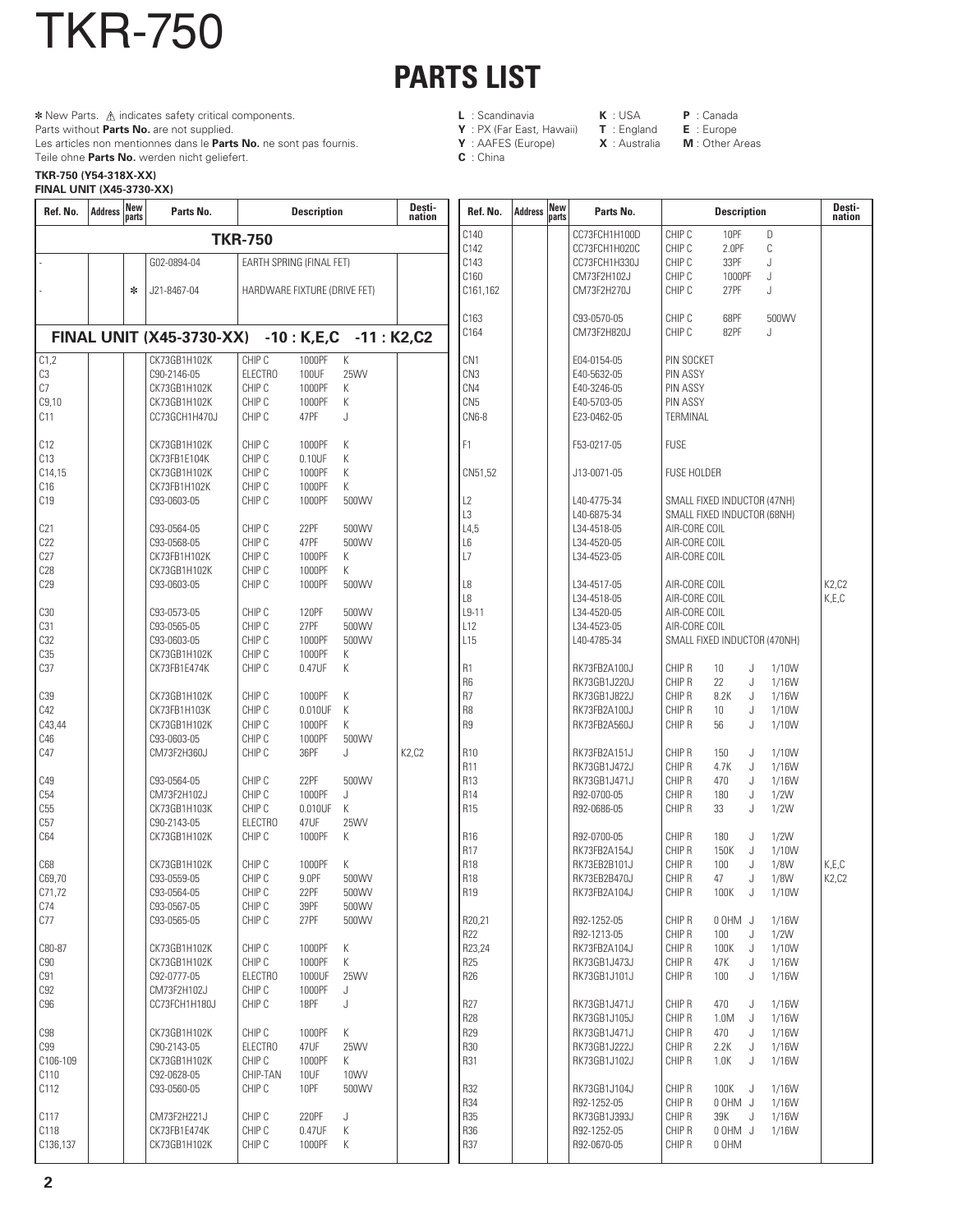# TKR-750

## **PARTS LIST**

**FINAL UNIT (X45-3730-XX)**

| Ref. No.                                                 | <b>Address</b> | New<br>parts | Parts No.                                                                   | <b>Description</b>                                                                                                                                      | Desti-<br>nation | Ref. No. | <b>Address</b> | New<br>parts | Parts No. | <b>Description</b> | Desti-<br>nation |
|----------------------------------------------------------|----------------|--------------|-----------------------------------------------------------------------------|---------------------------------------------------------------------------------------------------------------------------------------------------------|------------------|----------|----------------|--------------|-----------|--------------------|------------------|
| <b>R38</b><br>R40<br>R41<br>R43<br>R45                   |                |              | RK73GB1J103J<br>RK73FB2A121J<br>R92-1252-05<br>RK73FB2A101J<br>RK73GB1J102J | CHIP R<br>10K<br>J<br>1/16W<br>CHIP R<br>120<br>J<br>1/10W<br>CHIP R<br>0 OHM J<br>1/16W<br>CHIP R<br>1/10W<br>100<br>J<br>CHIP R<br>1.0K<br>J<br>1/16W |                  |          |                |              |           |                    |                  |
| <b>R48</b><br><b>R49</b><br>R50<br>R52,53<br><b>R55</b>  |                |              | RK73GB1J471J<br>R92-1217-05<br>RK73EB2B222J<br>RK73GB1J102J<br>RK73GB1J102J | CHIP R<br>1/16W<br>470<br>J<br>CHIP R<br>0 OHM<br>CHIP R<br>2.2K<br>J<br>1/8W<br>CHIP R<br>1.0K<br>1/16W<br>J<br>CHIP R<br>1.0K<br>J<br>1/16W           |                  |          |                |              |           |                    |                  |
| <b>R56</b><br>R57<br><b>R58</b><br><b>R59</b><br>R60     |                |              | R92-1317-05<br>RK73GB1J224J<br>RK73GB1J104J<br>RK73GB1J393J<br>RK73GB1J154J | CHIP R<br>18<br>J<br>1W<br>CHIP R<br>220K<br>1/16W<br>J<br>CHIP R<br>100K<br>J<br>1/16W<br>CHIP R<br>1/16W<br>39K<br>J<br>CHIP R<br>150K<br>J<br>1/16W  |                  |          |                |              |           |                    |                  |
| R61<br>R62,63<br><b>R64</b><br><b>R69</b><br>VR1         |                |              | R92-2687-05<br>R92-0670-05<br>R92-1252-05<br>RK73GB1J222J<br>R12-6429-05    | RESISTOR 5.6<br>5W<br>J<br>CHIP R<br>0 OHM<br>CHIP R<br>0 OHM J<br>1/16W<br>CHIP R<br>2.2K<br>J<br>1/16W<br>TRIMMING POT. (100K)                        |                  |          |                |              |           |                    |                  |
| K1                                                       |                |              | S76-0426-05                                                                 | RELAY                                                                                                                                                   |                  |          |                |              |           |                    |                  |
| D1<br>D <sub>2</sub><br>D4,5<br>D6<br>D7                 |                |              | <b>1SS226</b><br>02DZ6.2(Y)<br>HSM88AS<br><b>1SS355</b><br>ZSA5A27          | <b>DIODE</b><br>ZENER DIODE<br><b>DIODE</b><br><b>DIODE</b><br>ZENER DIODE                                                                              |                  |          |                |              |           |                    |                  |
| D8<br>D9<br>D51,52<br>IC <sub>1</sub><br>IC <sub>2</sub> |                |              | RB051L-40<br>MINISMDC050-02<br>DSA3A1<br>TA75W01FU<br>TK11050M              | <b>DIODE</b><br>VARISTOR<br><b>DIODE</b><br>MOS IC<br>ANALOG IC                                                                                         |                  |          |                |              |           |                    |                  |
| IC <sub>3</sub><br>Q2<br>03<br>04<br>05                  |                |              | NJM78L05UA<br>2SC3356(R24)<br>2SC3357<br>PD55003S<br>RD70HVF1-01            | <b>BI-POLARIC</b><br>TRANSISTOR<br>TRANSISTOR<br><b>DRIVE FET</b><br>FINAL FET                                                                          |                  |          |                |              |           |                    |                  |
| 08<br>Q9<br>TH <sub>1</sub>                              |                |              | 2SC4116(Y)<br>DTD123EK<br>PTH9M04BE471TS                                    | TRANSISTOR<br>DIGITAL TRANSISTOR<br>THERMISTOR                                                                                                          |                  |          |                |              |           |                    |                  |
|                                                          |                |              |                                                                             |                                                                                                                                                         |                  |          |                |              |           |                    |                  |
|                                                          |                |              |                                                                             |                                                                                                                                                         |                  |          |                |              |           |                    |                  |
|                                                          |                |              |                                                                             |                                                                                                                                                         |                  |          |                |              |           |                    |                  |
|                                                          |                |              |                                                                             |                                                                                                                                                         |                  |          |                |              |           |                    |                  |
|                                                          |                |              |                                                                             |                                                                                                                                                         |                  |          |                |              |           |                    |                  |
|                                                          |                |              |                                                                             |                                                                                                                                                         |                  |          |                |              |           |                    |                  |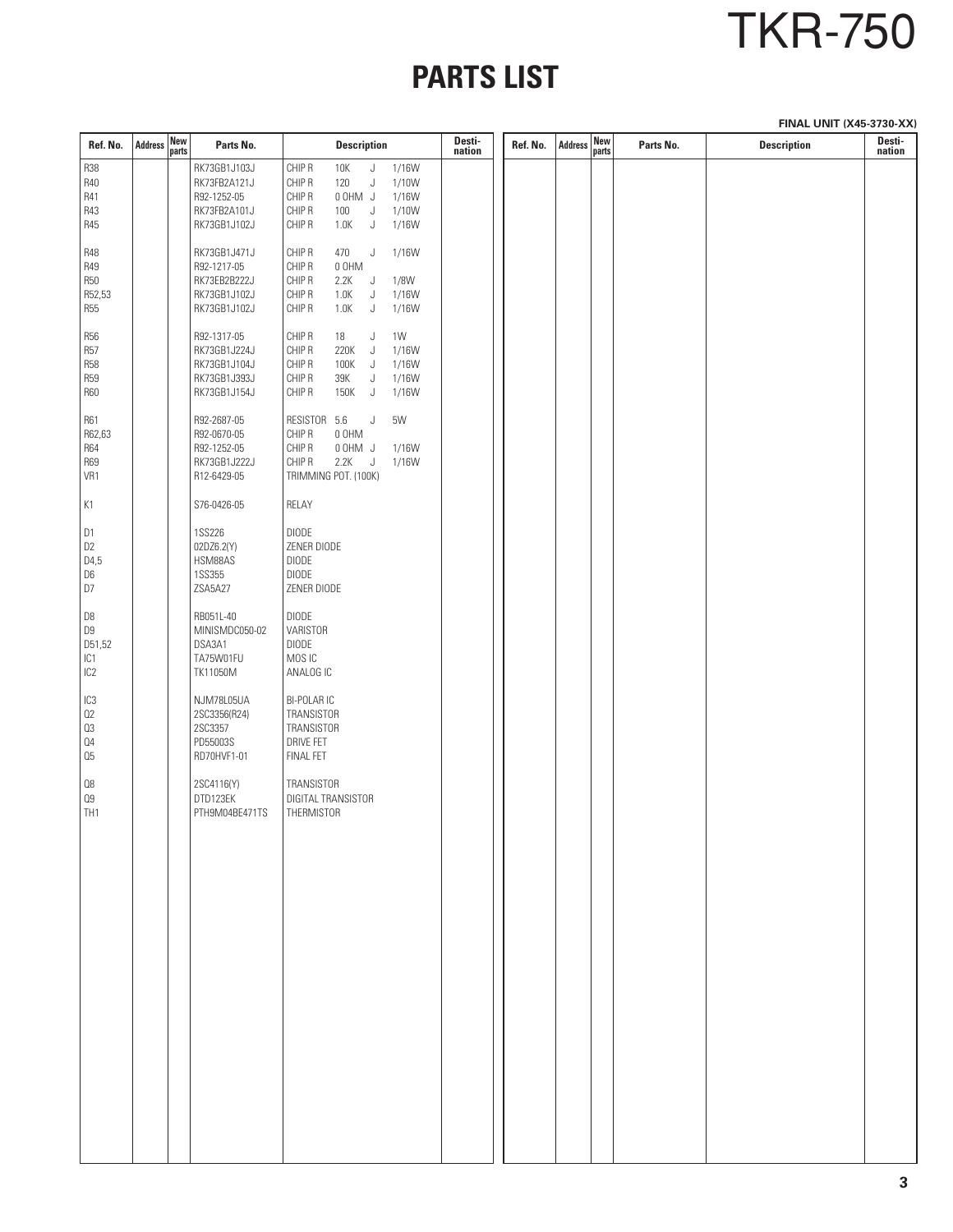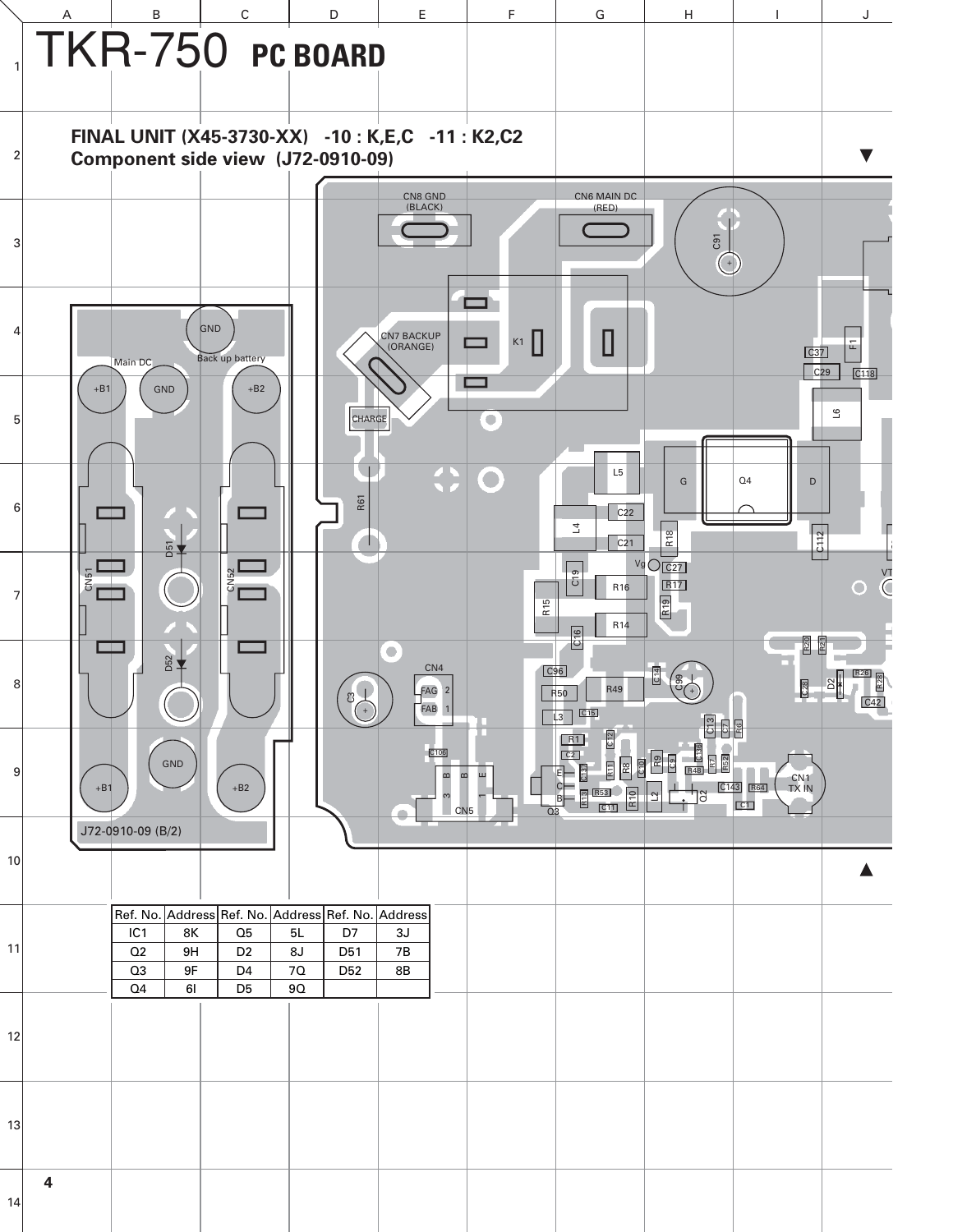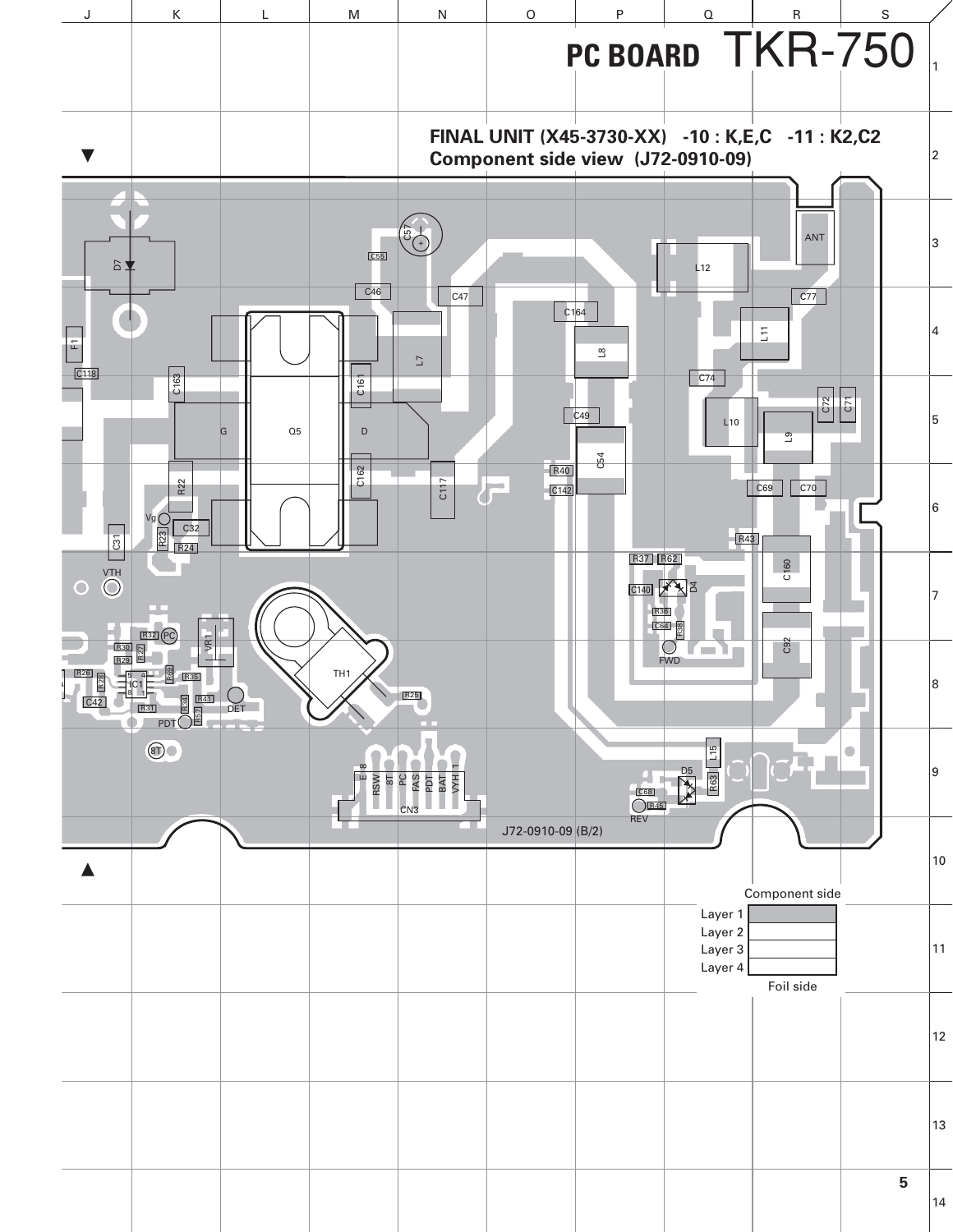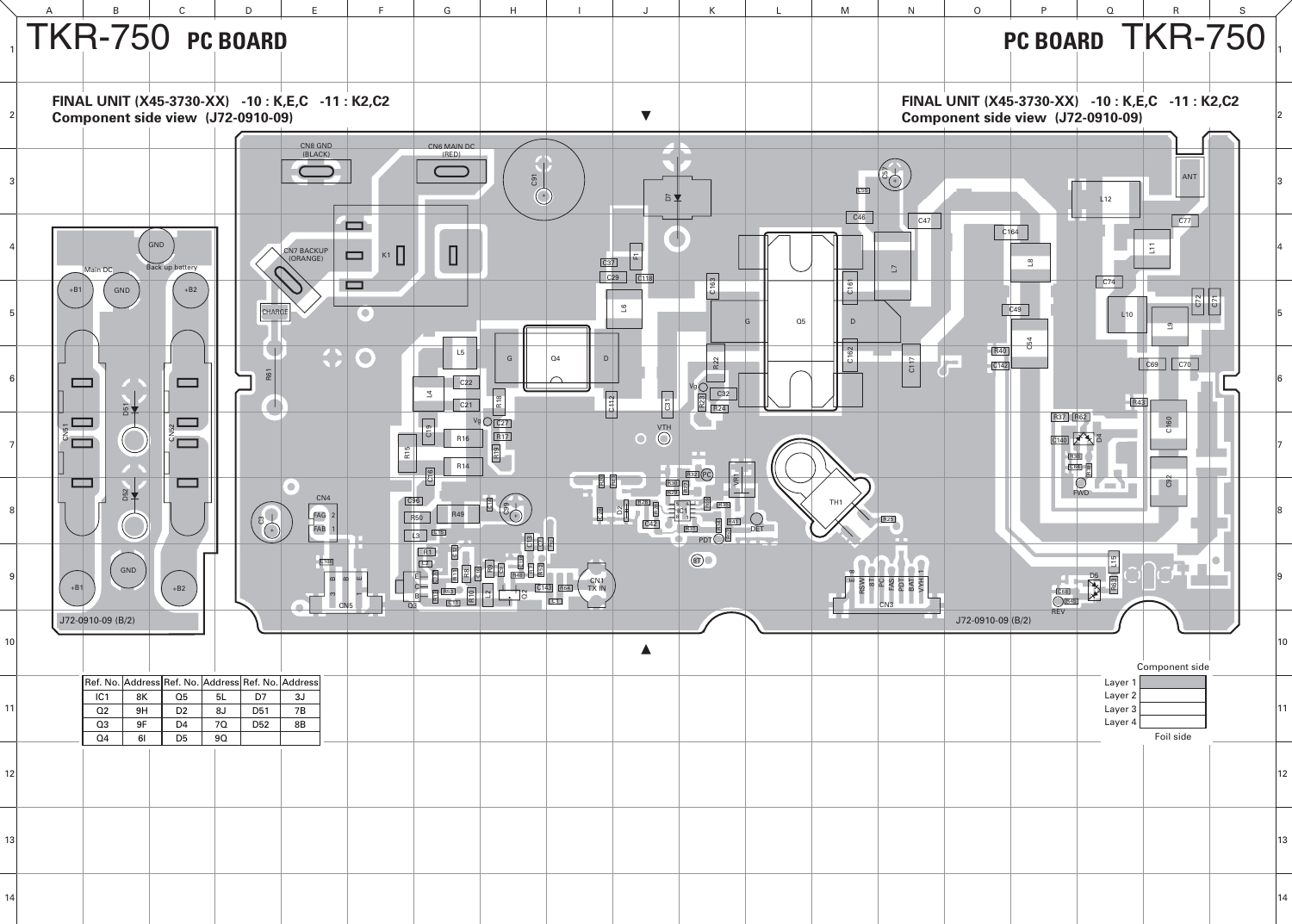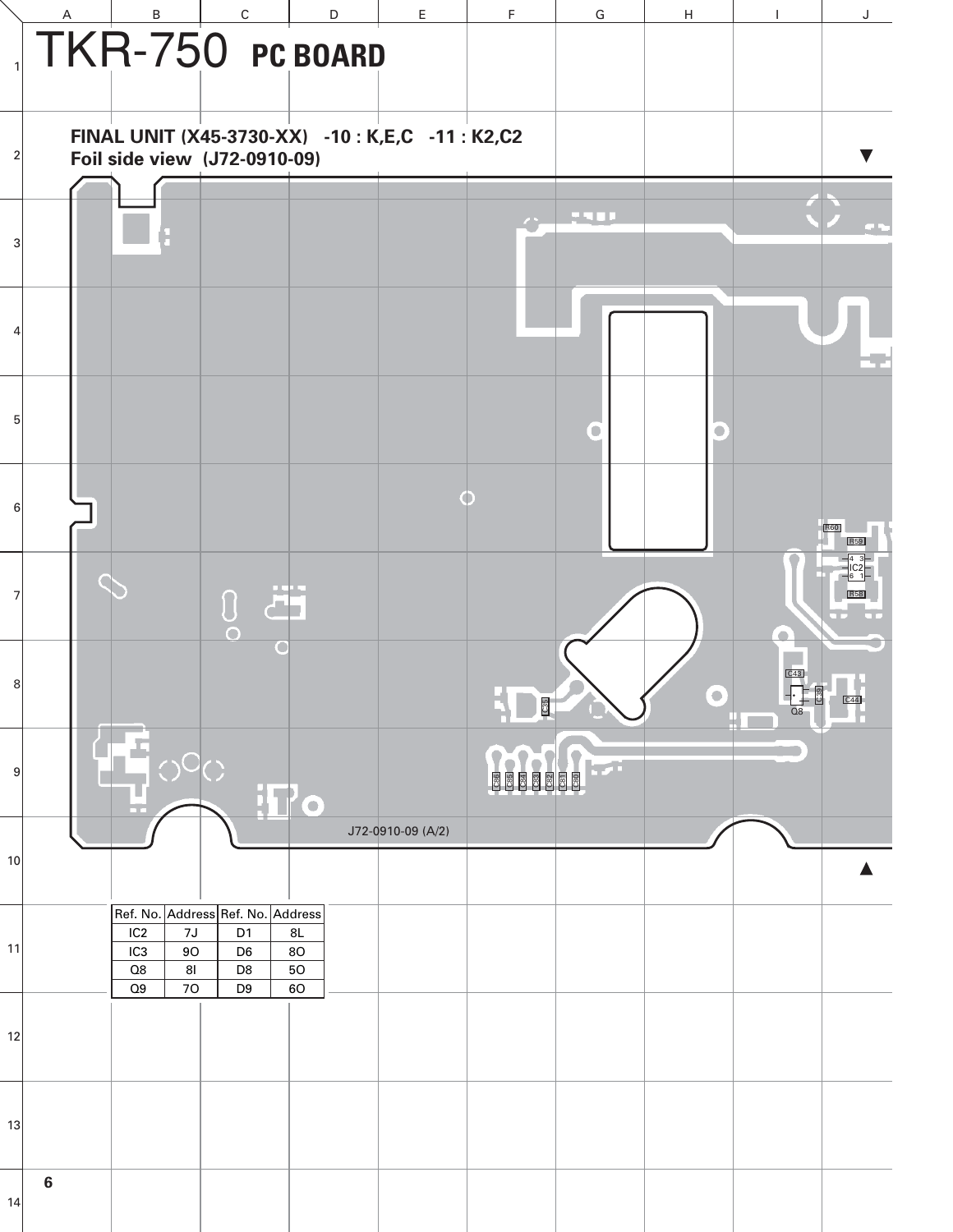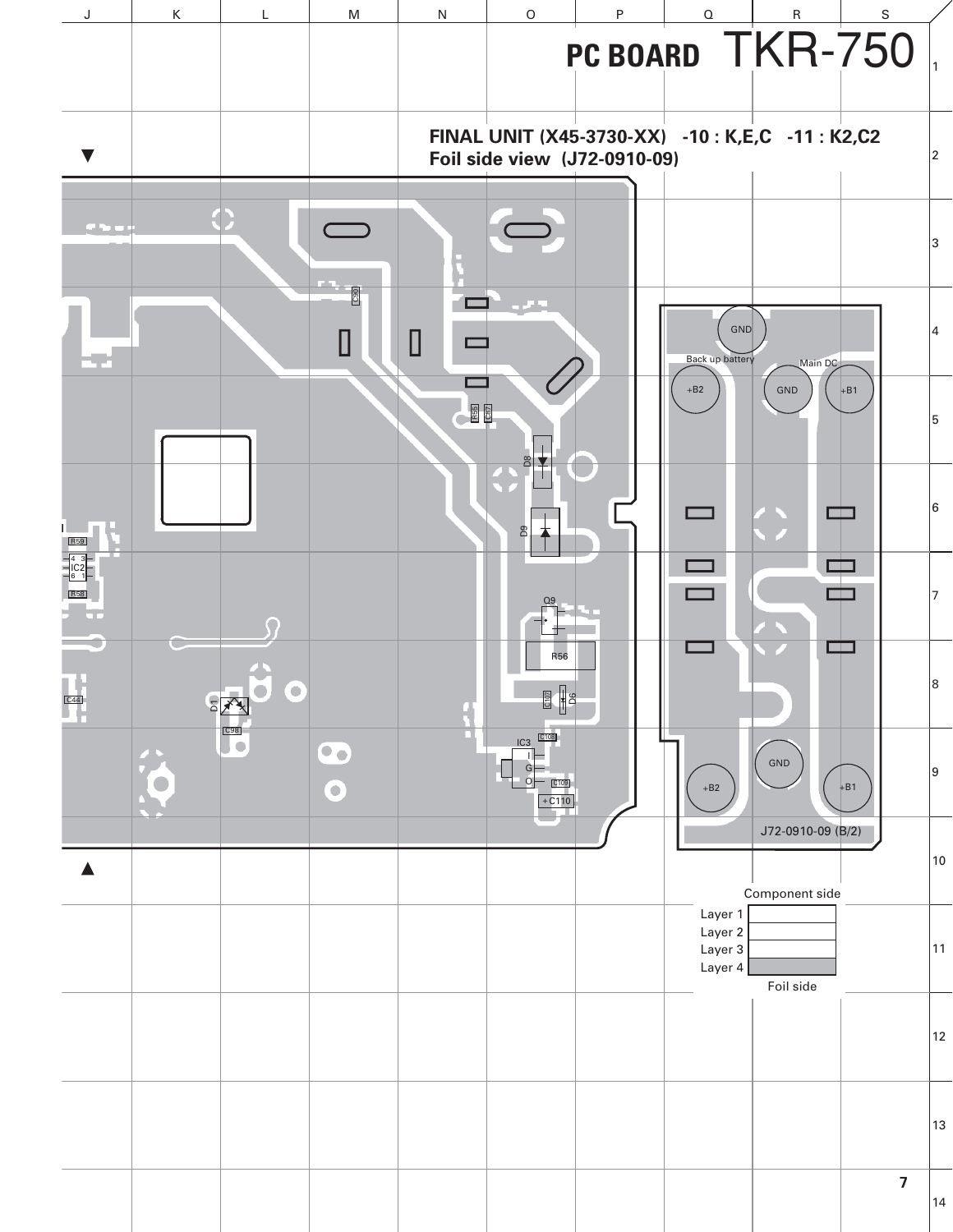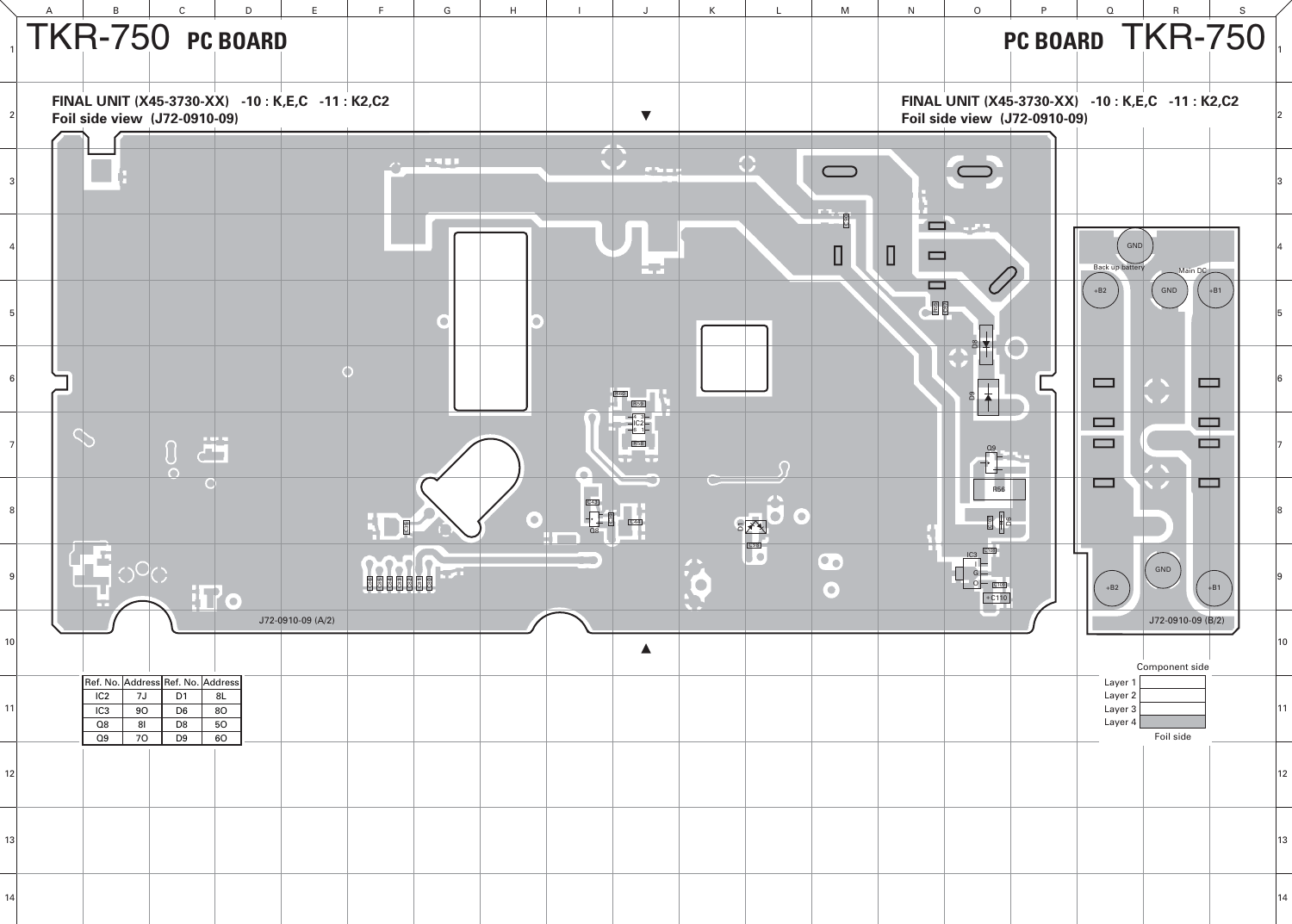### A B B C D D E TKR-750 **SCHEMATIC DIAGRAM**



| $-10$ | K.E.C | 146-174MHz | 100 | N <sub>O</sub> | 22n |  |
|-------|-------|------------|-----|----------------|-----|--|
| $-11$ | K2.C2 | 136-150MHz | 47  | 36p            | 15n |  |

7

6

5

4

3

2

1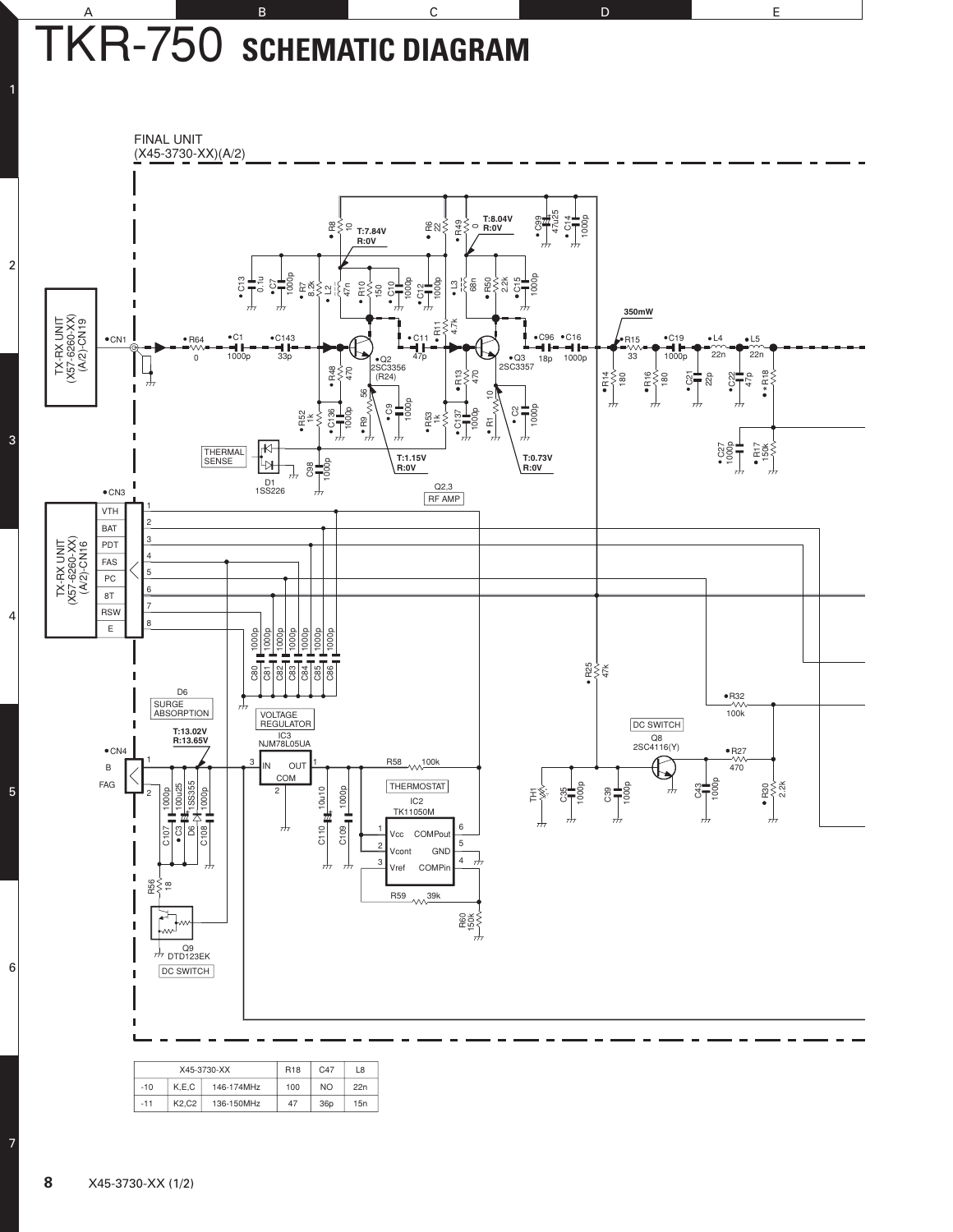**SCHEMATIC DIAGRAM** TKR-750



F G G H I I J

**Note : The components marked with a dot (•) are parts of layer 1.**

7

1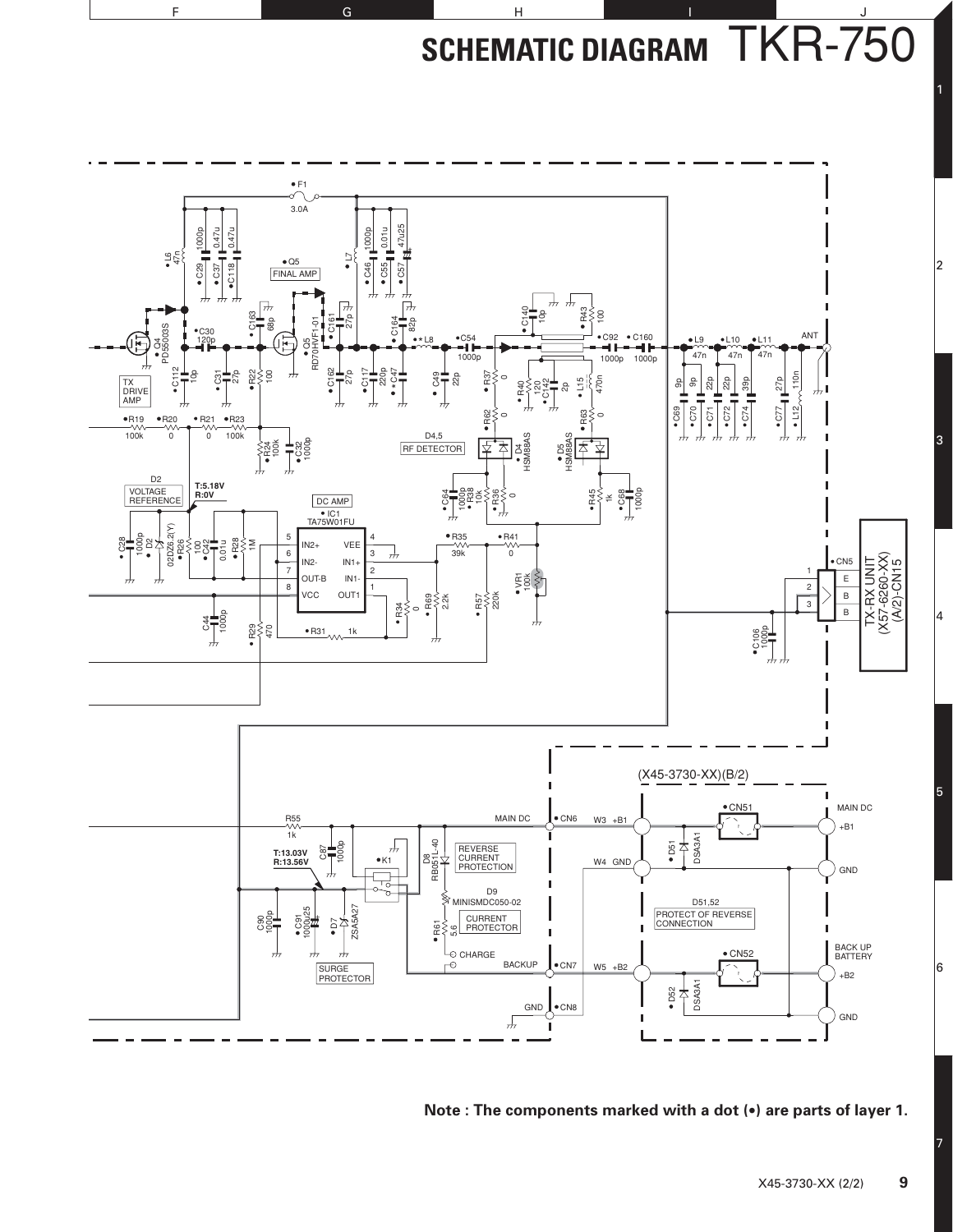FINAL UNIT



|       |       | X45-3730-XX | <b>R18</b> | C <sub>47</sub> | L <sub>8</sub> |
|-------|-------|-------------|------------|-----------------|----------------|
| $-10$ | K.E.C | 146-174MHz  | 100        | <b>NO</b>       | 22n            |
| $-11$ | K2.C2 | 136-150MHz  | 47         | 36 <sub>D</sub> | 15n            |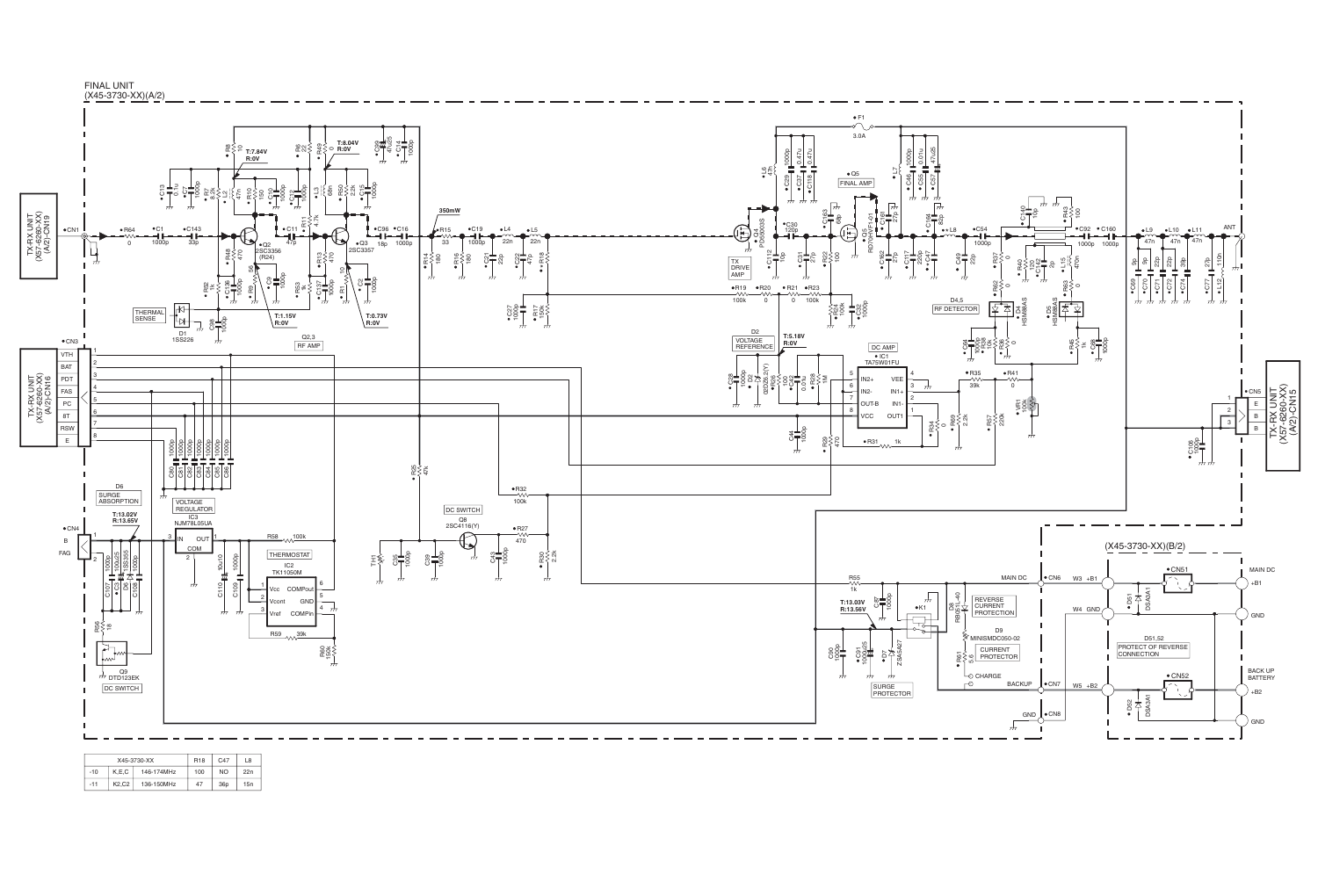

### **EXPLODED VIEW**

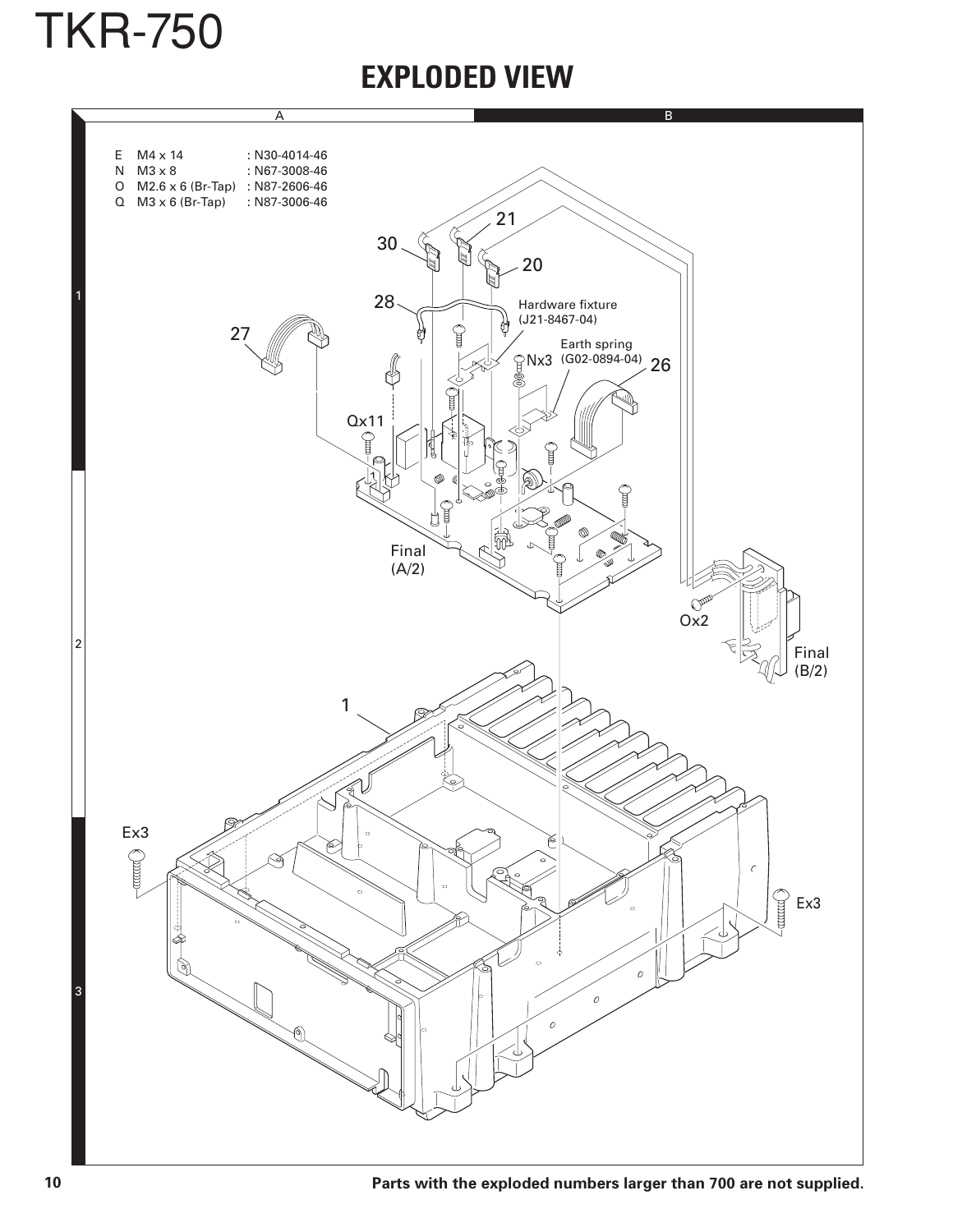# TKR-750

## **SPECIFICATIONS (K,K2,C,C2 TYPE)**

#### **GENERAL**

|                                                               | (PLL channel stepping 2.5kHz/5kHz/6.25kHz/7.5kHz)                                         |
|---------------------------------------------------------------|-------------------------------------------------------------------------------------------|
|                                                               | C,C2: Wide: 25kHz Narrow: 12.5kHz                                                         |
|                                                               | (PLL channel stepping 5kHz/6.25kHz)                                                       |
|                                                               |                                                                                           |
| <b>Current Drain</b>                                          |                                                                                           |
|                                                               |                                                                                           |
|                                                               | Standby w/power save  0.3A (Operating mode DC-IN: Backup, FAN: Temp, SAVE: ON, DISP: OFF) |
|                                                               |                                                                                           |
|                                                               |                                                                                           |
| Duty Cycle                                                    |                                                                                           |
|                                                               |                                                                                           |
|                                                               |                                                                                           |
|                                                               |                                                                                           |
|                                                               |                                                                                           |
| Operating Temperature Range  -30°C to +60°C (-22°F to +140°F) |                                                                                           |
|                                                               |                                                                                           |
|                                                               |                                                                                           |

#### **RECEIVER** (Measured by TIA/EIA-603)

| Sensitivity                                                          |                                                                                  |
|----------------------------------------------------------------------|----------------------------------------------------------------------------------|
|                                                                      |                                                                                  |
|                                                                      |                                                                                  |
|                                                                      | Narrow: 80dB (15kHz), 77dB (12.5kHz)                                             |
|                                                                      | C.C2: Wide:85dB (±25kHz)<br>Narrow: 77dB (12.5kHz)                               |
|                                                                      | Narrow: 75dB $(\pm 15kHz/\pm 30kHz)$                                             |
|                                                                      | C.C2: Wide: 80dB (±25kHz/±50kHz)<br>Narrow: $75dB$ ( $\pm$ 12.5kHz/ $\pm$ 25kHz) |
|                                                                      |                                                                                  |
| Spurious & Image Rejection  90dB                                     |                                                                                  |
| Audio Output (Ext. Speaker)  4W at $4\Omega$ less than 5% distortion |                                                                                  |
| Audio Distortion (Ext. Speaker)  Less than 2.5% at 1000Hz            |                                                                                  |
|                                                                      |                                                                                  |

#### **TRANSMITTER** (Measured by TIA/EIA-603)

|  | FM Hum and Noise  Wide: 50dB Narrow: 45dB |
|--|-------------------------------------------|